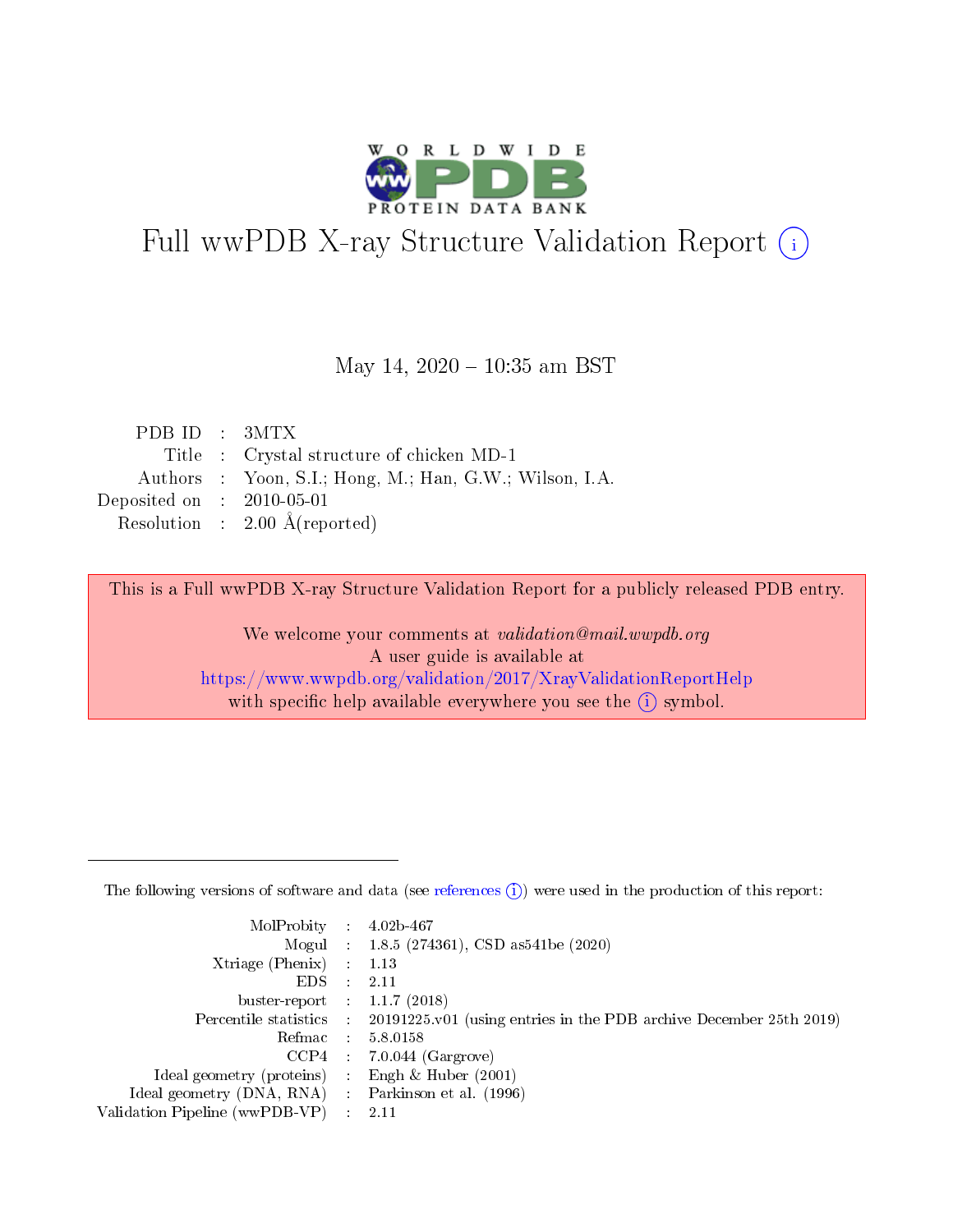## 1 [O](https://www.wwpdb.org/validation/2017/XrayValidationReportHelp#overall_quality)verall quality at a glance (i)

The following experimental techniques were used to determine the structure: X-RAY DIFFRACTION

The reported resolution of this entry is 2.00 Å.

Percentile scores (ranging between 0-100) for global validation metrics of the entry are shown in the following graphic. The table shows the number of entries on which the scores are based.



| Metric                | Whole archive<br>$(\#\text{Entries})$ | Similar resolution<br>$(\#\text{Entries},\,\text{resolution}\,\,\text{range}(\textup{\AA}))$ |
|-----------------------|---------------------------------------|----------------------------------------------------------------------------------------------|
| $R_{free}$            | 130704                                | 8085 (2.00-2.00)                                                                             |
| Clashscore            | 141614                                | $9178(2.00-2.00)$                                                                            |
| Ramachandran outliers | 138981                                | $9054(2.00-2.00)$                                                                            |
| Sidechain outliers    | 138945                                | $9053(2.00-2.00)$                                                                            |
| RSRZ outliers         | 127900                                | 7900 (2.00-2.00)                                                                             |

The table below summarises the geometric issues observed across the polymeric chains and their fit to the electron density. The red, orange, yellow and green segments on the lower bar indicate the fraction of residues that contain outliers for  $>=3, 2, 1$  and 0 types of geometric quality criteria respectively. A grey segment represents the fraction of residues that are not modelled. The numeric value for each fraction is indicated below the corresponding segment, with a dot representing fractions <=5% The upper red bar (where present) indicates the fraction of residues that have poor fit to the electron density. The numeric value is given above the bar.

| Mol | $Chain \  Length$ | Quality of chain |     |    |  |
|-----|-------------------|------------------|-----|----|--|
|     | 151               | 3%<br>77%        | 13% | 9% |  |
|     | 151               | 7%<br>79%        | 14% | 7% |  |

The following table lists non-polymeric compounds, carbohydrate monomers and non-standard residues in protein, DNA, RNA chains that are outliers for geometric or electron-density-fit criteria:

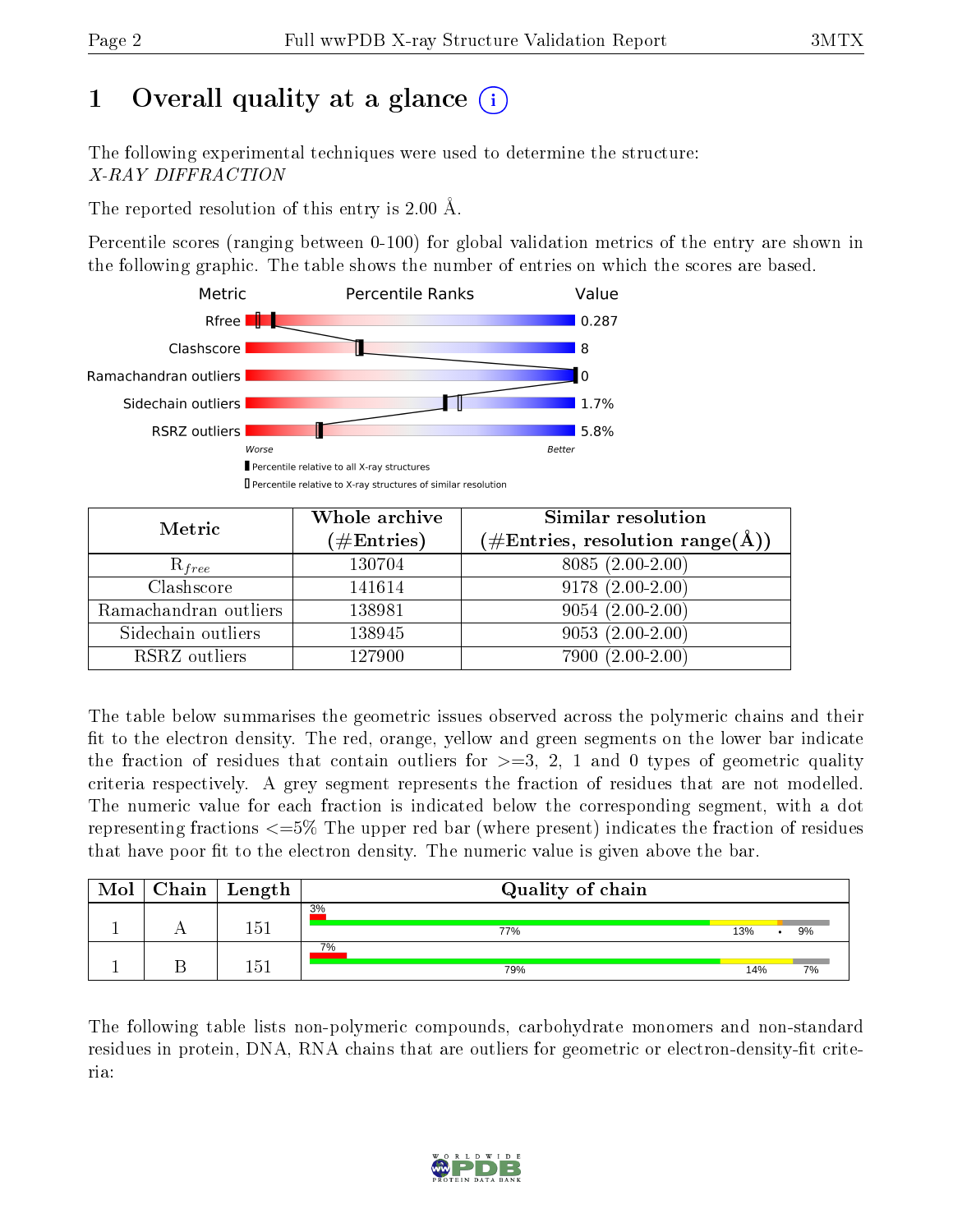|  |         |  | $\mid$ Mol $\mid$ Type $\mid$ Chain $\mid$ Res $\mid$ Chirality $\mid$ Geometry $\mid$ Clashes $\mid$ Electron density $\mid$ |
|--|---------|--|-------------------------------------------------------------------------------------------------------------------------------|
|  | 300     |  |                                                                                                                               |
|  | $300\,$ |  |                                                                                                                               |

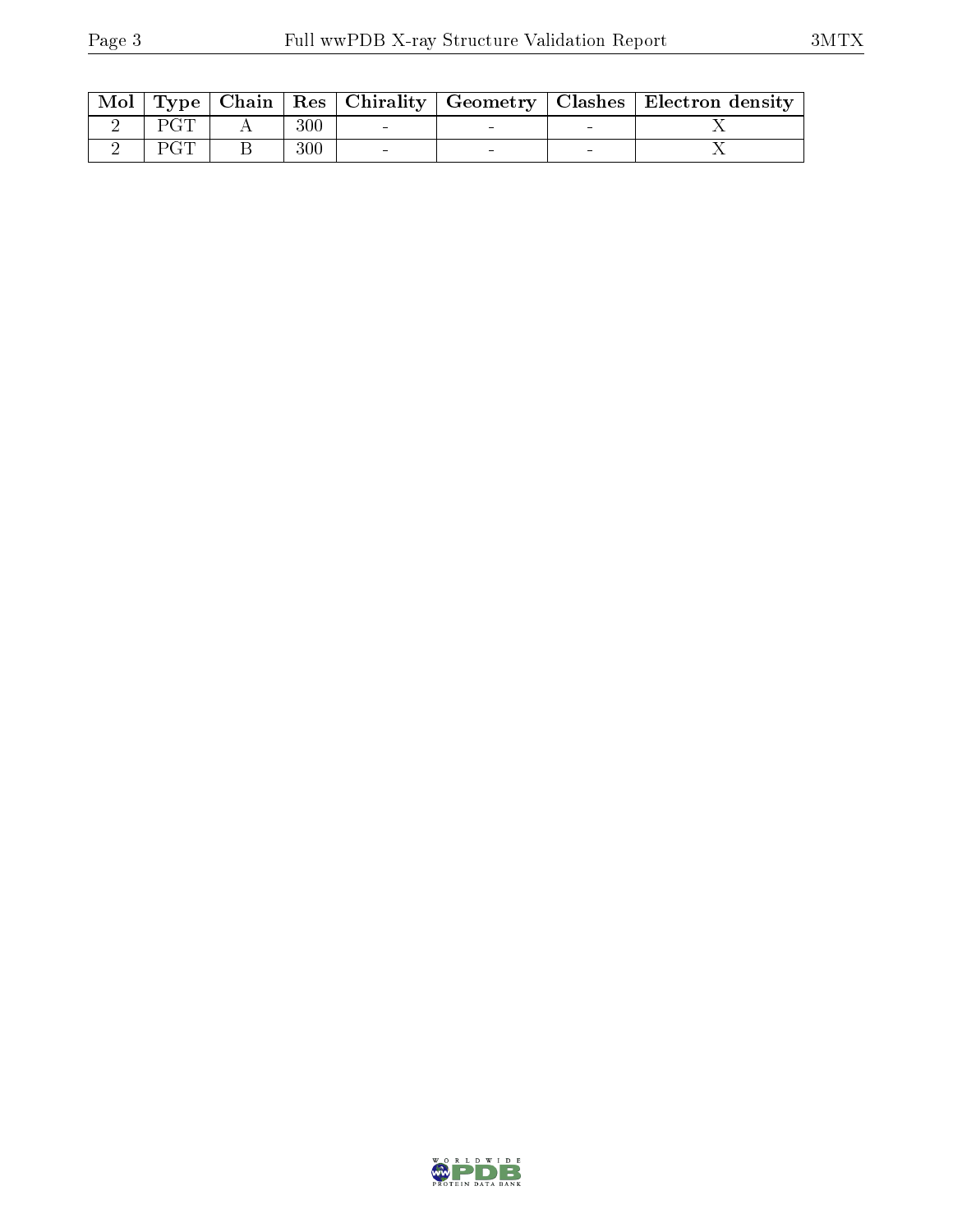## 2 Entry composition  $\left( \cdot \right)$

There are 5 unique types of molecules in this entry. The entry contains 2417 atoms, of which 0 are hydrogens and 0 are deuteriums.

In the tables below, the ZeroOcc column contains the number of atoms modelled with zero occupancy, the AltConf column contains the number of residues with at least one atom in alternate conformation and the Trace column contains the number of residues modelled with at most 2 atoms.

| Mol | $Chain$ Residues | Atoms   |         |         |       | ZeroOcc   AltConf   Trace |  |  |  |
|-----|------------------|---------|---------|---------|-------|---------------------------|--|--|--|
|     | 138              | Total C |         | N.      |       |                           |  |  |  |
|     |                  | 1081    |         | 690 175 | - 209 |                           |  |  |  |
|     | 140              | Total C |         | N.      |       |                           |  |  |  |
|     |                  | 1080.   | 690 174 |         | - 209 |                           |  |  |  |

• Molecule 1 is a protein called Protein MD-1.

| Chain                   | Residue | Modelled   | Actual                   | Comment               | Reference            |
|-------------------------|---------|------------|--------------------------|-----------------------|----------------------|
| А                       | 17      | <b>ALA</b> |                          | <b>EXPRESSION TAG</b> | Q90890<br>UNP        |
| $\bf{A}$                | 18      | <b>ASP</b> | ÷.                       | <b>EXPRESSION TAG</b> | UNP<br>Q90890        |
| $\bf{A}$                | 19      | PRO        | $\overline{\phantom{0}}$ | <b>EXPRESSION TAG</b> | UNP<br>Q90890        |
| $\bf{A}$                | 20      | <b>GLY</b> | $\blacksquare$           | <b>EXPRESSION TAG</b> | UNP<br>Q90890        |
| $\bf{A}$                | 161     | SER        |                          | <b>EXPRESSION TAG</b> | <b>UNP</b><br>Q90890 |
| A                       | 162     | ALA        | Ξ.                       | <b>EXPRESSION TAG</b> | UNP<br>Q90890        |
| $\bf{A}$                | 163     | <b>SER</b> | $\overline{\phantom{0}}$ | <b>EXPRESSION TAG</b> | <b>UNP</b><br>Q90890 |
| $\bf{A}$                | 164     | LEU        | ÷,                       | <b>EXPRESSION TAG</b> | <b>UNP Q90890</b>    |
| А                       | 165     | VAL        |                          | <b>EXPRESSION TAG</b> | <b>UNP</b><br>Q90890 |
| $\bf{A}$                | 166     | <b>PRO</b> | ÷.                       | <b>EXPRESSION TAG</b> | <b>UNP</b><br>Q90890 |
| $\bf{A}$                | 167     | $\rm{ARG}$ | $\overline{\phantom{0}}$ | <b>EXPRESSION TAG</b> | <b>UNP</b><br>Q90890 |
| B                       | 17      | ALA        | ÷,                       | <b>EXPRESSION TAG</b> | <b>UNP</b><br>Q90890 |
| B                       | 18      | ASP        |                          | <b>EXPRESSION TAG</b> | <b>UNP</b><br>Q90890 |
| B                       | 19      | PRO        |                          | <b>EXPRESSION TAG</b> | <b>UNP</b><br>Q90890 |
| $\overline{\mathrm{B}}$ | 20      | <b>GLY</b> | $\equiv$                 | <b>EXPRESSION TAG</b> | <b>UNP</b><br>Q90890 |
| $\, {\bf B}$            | 161     | SER        | $\blacksquare$           | <b>EXPRESSION TAG</b> | UNP<br>Q90890        |
| B                       | 162     | ALA        | ÷                        | <b>EXPRESSION TAG</b> | <b>UNP</b><br>Q90890 |
| B                       | 163     | SER        |                          | <b>EXPRESSION TAG</b> | <b>UNP</b><br>Q90890 |
| $\, {\bf B}$            | 164     | <b>LEU</b> | $\overline{\phantom{0}}$ | <b>EXPRESSION TAG</b> | <b>UNP</b><br>Q90890 |
| $\, {\bf B}$            | 165     | VAL        | ÷,                       | <b>EXPRESSION TAG</b> | <b>UNP</b><br>Q90890 |
| B                       | 166     | <b>PRO</b> | $\equiv$                 | <b>EXPRESSION TAG</b> | UNP<br>Q90890        |
| B                       | 167     | $\rm{ARG}$ |                          | <b>EXPRESSION TAG</b> | <b>UNP Q90890</b>    |

There are 22 discrepancies between the modelled and reference sequences:

 Molecule 2 is (1S)-2-{[{[(2R)-2,3-DIHYDROXYPROPYL]OXY}(HYDROXY)PHOSPH ORYL]OXY}-1-[(PALMITOYLOXY)METHYL]ETHYL STEARATE (three-letter code:

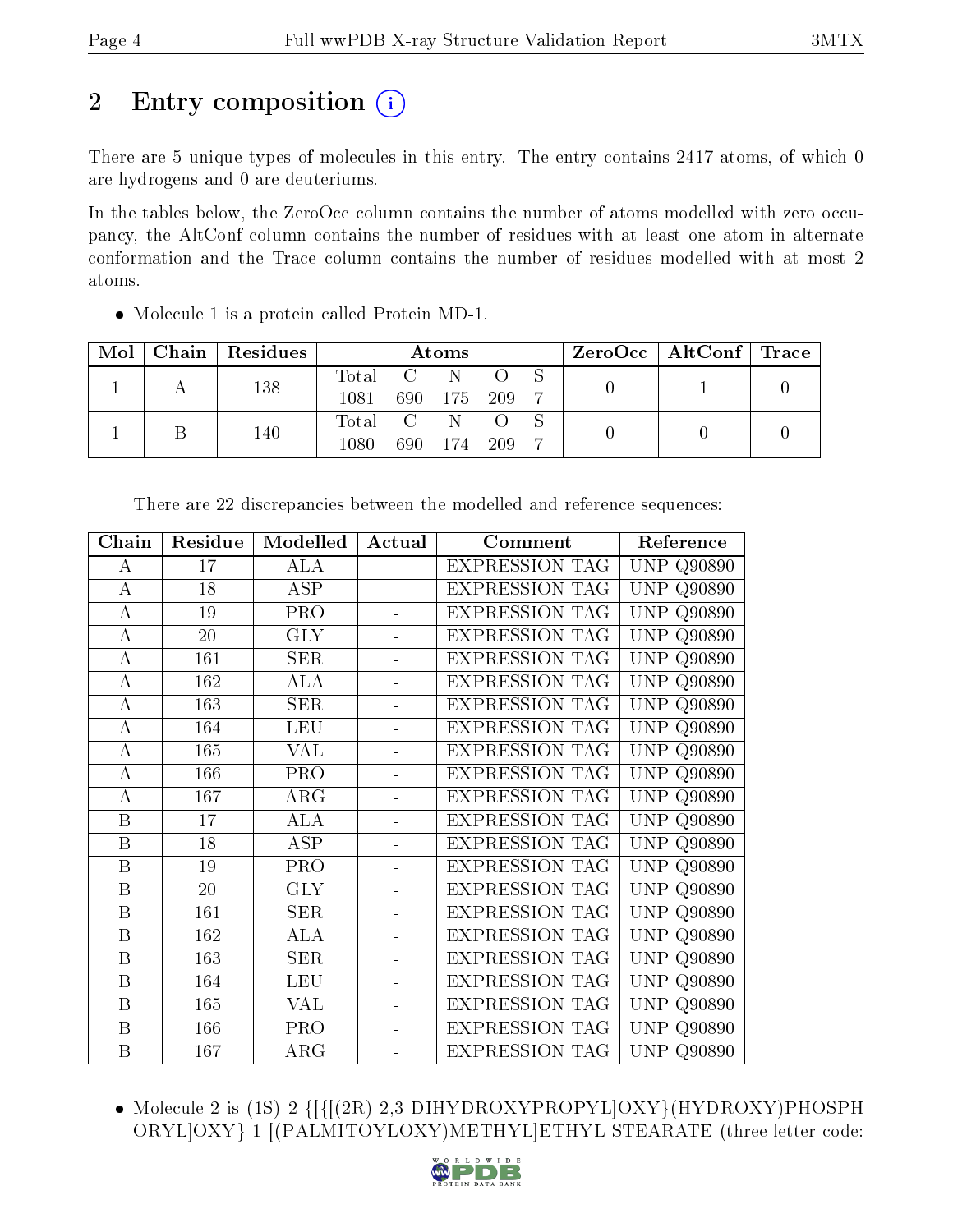PGT) (formula:  $C_{40}H_{79}O_{10}P$ ).



| Mol |  | Chain   Residues | <b>Atoms</b>            | $ZeroOcc$   AltConf |  |
|-----|--|------------------|-------------------------|---------------------|--|
|     |  |                  | Total C O P             |                     |  |
|     |  | 47 36 10 1       |                         |                     |  |
|     |  |                  | Total C O P             |                     |  |
|     |  |                  | $36 - 10$<br>$\Delta 7$ |                     |  |

 $\bullet$  Molecule 3 is TRIETHYLENE GLYCOL (three-letter code: PGE) (formula:  $\mathrm{C}_6\mathrm{H}_{14}\mathrm{O}_4).$ 



|  | $\text{Mol}$   Chain   Residues | Atoms     |  |  | $ZeroOcc \   \ AltConf$ |  |
|--|---------------------------------|-----------|--|--|-------------------------|--|
|  |                                 | Total C C |  |  |                         |  |

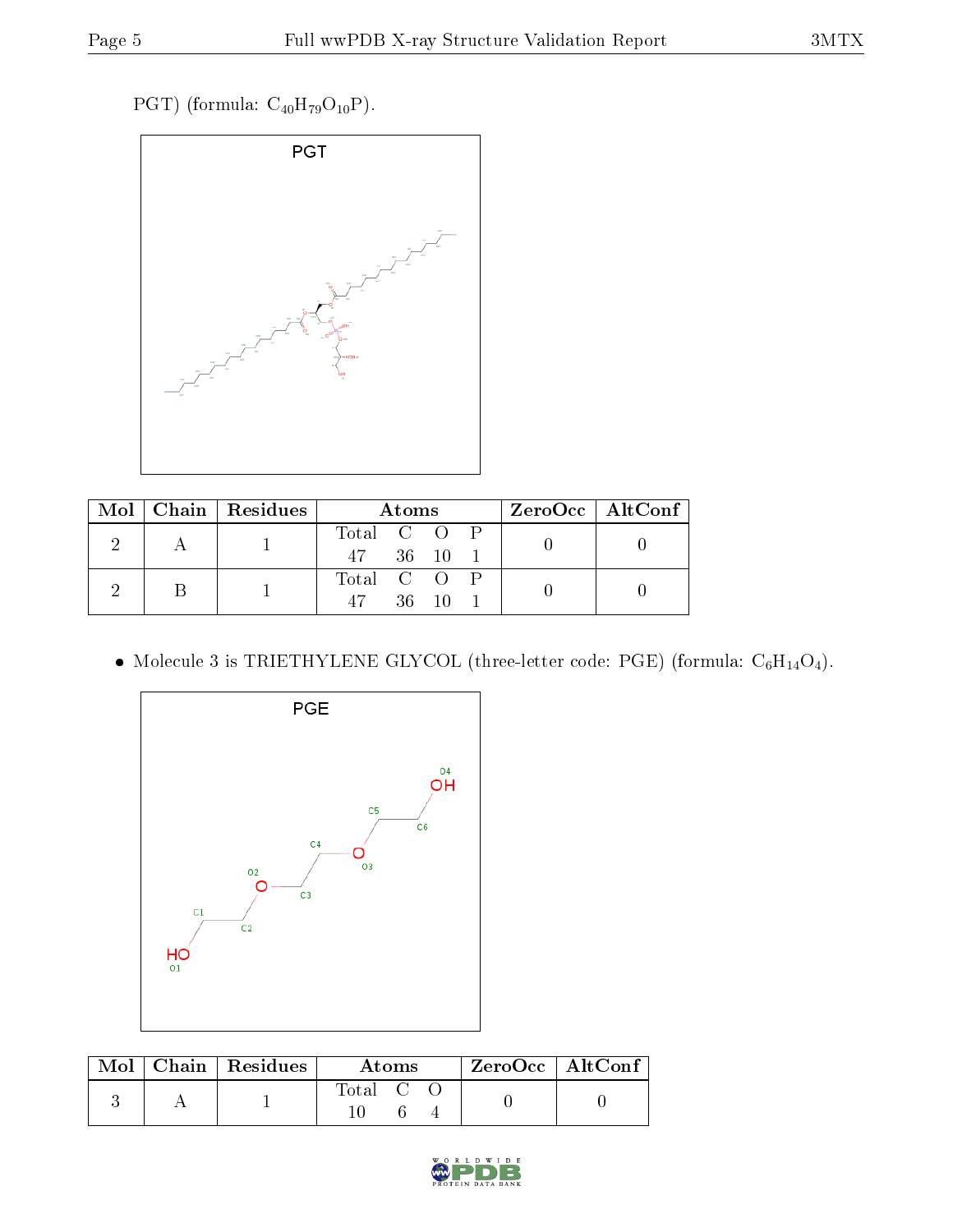• Molecule 4 is GLYCEROL (three-letter code: GOL) (formula:  $C_3H_8O_3$ ).



| Mol | Chain   Residues | Atoms    | $ZeroOcc$   AltConf |  |
|-----|------------------|----------|---------------------|--|
|     |                  | l'otal C |                     |  |

 $\bullet\,$  Molecule 5 is water.

|  | Mol   Chain   Residues | Atoms            | ZeroOcc   AltConf |
|--|------------------------|------------------|-------------------|
|  | 75                     | Total O<br>75 75 |                   |
|  |                        | Total O          |                   |

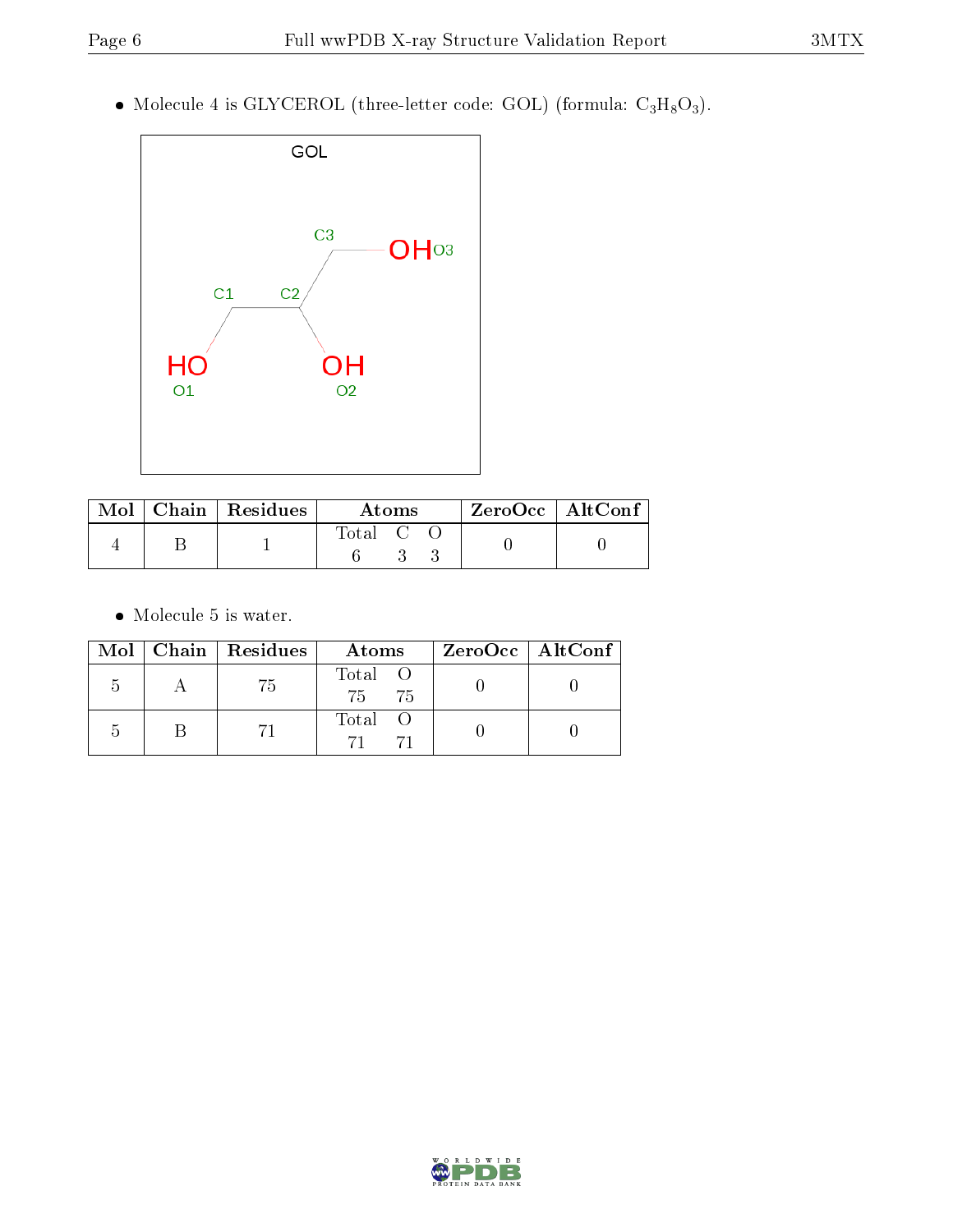## 3 Residue-property plots  $(i)$

These plots are drawn for all protein, RNA and DNA chains in the entry. The first graphic for a chain summarises the proportions of the various outlier classes displayed in the second graphic. The second graphic shows the sequence view annotated by issues in geometry and electron density. Residues are color-coded according to the number of geometric quality criteria for which they contain at least one outlier: green  $= 0$ , yellow  $= 1$ , orange  $= 2$  and red  $= 3$  or more. A red dot above a residue indicates a poor fit to the electron density (RSRZ  $> 2$ ). Stretches of 2 or more consecutive residues without any outlier are shown as a green connector. Residues present in the sample, but not in the model, are shown in grey.



• Molecule 1: Protein MD-1

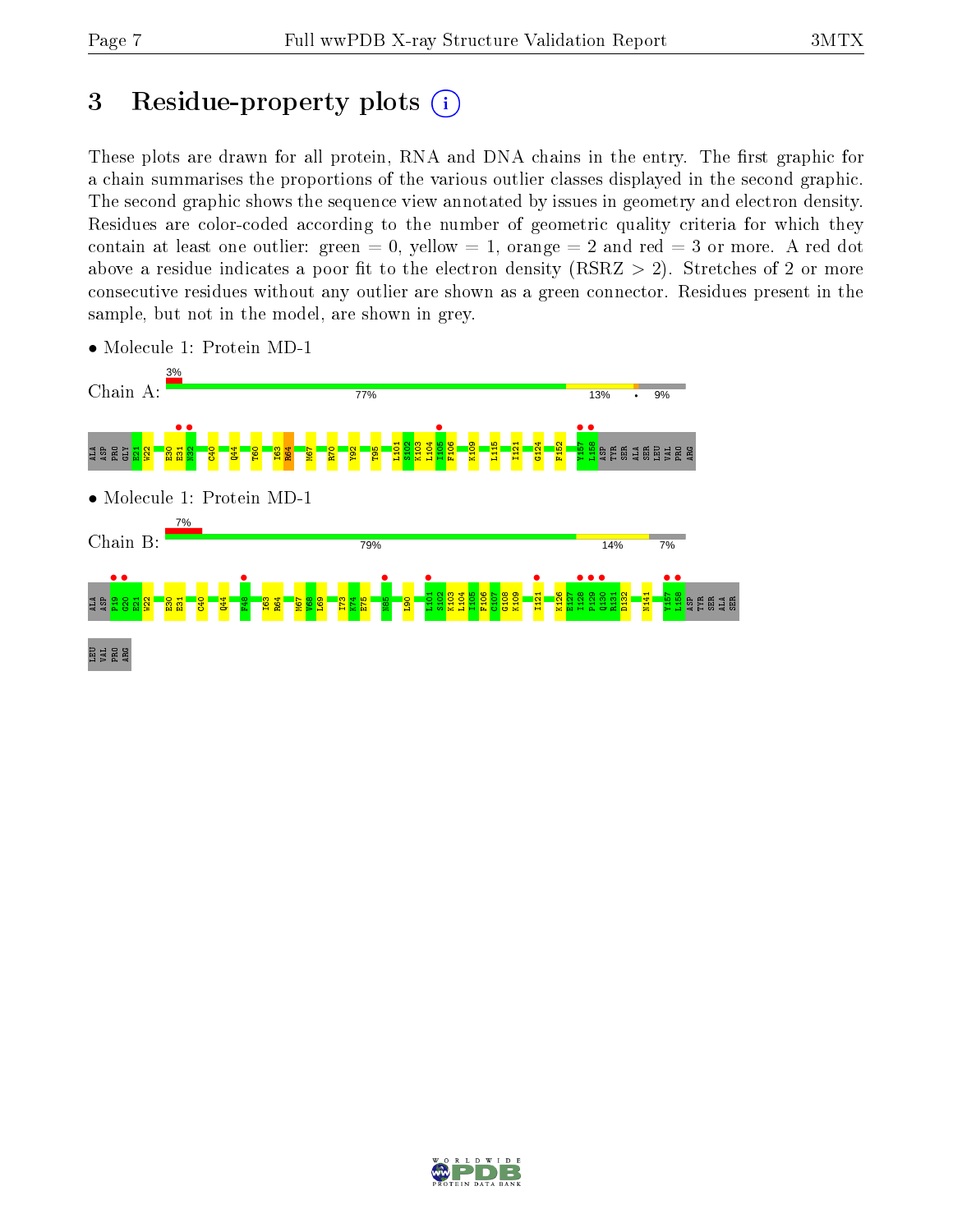## 4 Data and refinement statistics  $(i)$

| Property                                                             | Value                                             | Source     |
|----------------------------------------------------------------------|---------------------------------------------------|------------|
| Space group                                                          | P 21 21 21                                        | Depositor  |
| Cell constants                                                       | $76.49\text{\AA}$ 101.94Å<br>$40.12\text{\AA}$    | Depositor  |
| a, b, c, $\alpha$ , $\beta$ , $\gamma$                               | $90.00^\circ$<br>$90.00^{\circ}$<br>$90.00^\circ$ |            |
| Resolution $(A)$                                                     | 30.00<br>2.00<br>$\frac{1}{2}$                    | Depositor  |
|                                                                      | $29.15 - 2.00$                                    | <b>EDS</b> |
| $\%$ Data completeness                                               | $99.3(30.00-2.00)$                                | Depositor  |
| (in resolution range)                                                | $99.2(29.15-2.00)$                                | <b>EDS</b> |
| $\mathrm{R}_{merge}$                                                 | 0.08                                              | Depositor  |
| $\mathrm{R}_{sym}$                                                   | (Not available)                                   | Depositor  |
| $\langle I/\sigma(I) \rangle^{-1}$                                   | $4.17$ (at 2.00Å)                                 | Xtriage    |
| Refinement program                                                   | <b>REFMAC 5.5.0070</b>                            | Depositor  |
|                                                                      | 0.221<br>0.252<br>$\mathcal{A}$                   | Depositor  |
| $R, R_{free}$                                                        | 0.261<br>0.287<br>$\frac{1}{2}$                   | DCC        |
| $R_{free}$ test set                                                  | 1099 reflections $(5.04\%)$                       | wwPDB-VP   |
| Wilson B-factor $(A^2)$                                              | 28.9                                              | Xtriage    |
| Anisotropy                                                           | 0.909                                             | Xtriage    |
| Bulk solvent $k_{sol}(e/\mathring{A}^3)$ , $B_{sol}(\mathring{A}^2)$ | $0.32$ , $33.3$                                   | <b>EDS</b> |
| L-test for $\overline{\text{twinning}}^2$                            | $< L >$ = 0.51, $< L2 >$ = 0.34                   | Xtriage    |
| Estimated twinning fraction                                          | No twinning to report.                            | Xtriage    |
| $\overline{F_o}, \overline{F_c}$ correlation                         | 0.94                                              | <b>EDS</b> |
| Total number of atoms                                                | 2417                                              | wwPDB-VP   |
| Average B, all atoms $(A^2)$                                         | 36.0                                              | wwPDB-VP   |

Xtriage's analysis on translational NCS is as follows: The analyses of the Patterson function reveals a significant off-origin peak that is  $43.08\%$  of the origin peak, indicating pseudo-translational symmetry. The chance of finding a peak of this or larger height randomly in a structure without pseudo-translational symmetry is equal to 1.8574e-04. The detected translational NCS is most likely also responsible for the elevated intensity ratio.

<sup>&</sup>lt;sup>2</sup>Theoretical values of  $\langle |L| \rangle$ ,  $\langle L^2 \rangle$  for acentric reflections are 0.5, 0.333 respectively for untwinned datasets, and 0.375, 0.2 for perfectly twinned datasets.



<span id="page-7-1"></span><span id="page-7-0"></span><sup>1</sup> Intensities estimated from amplitudes.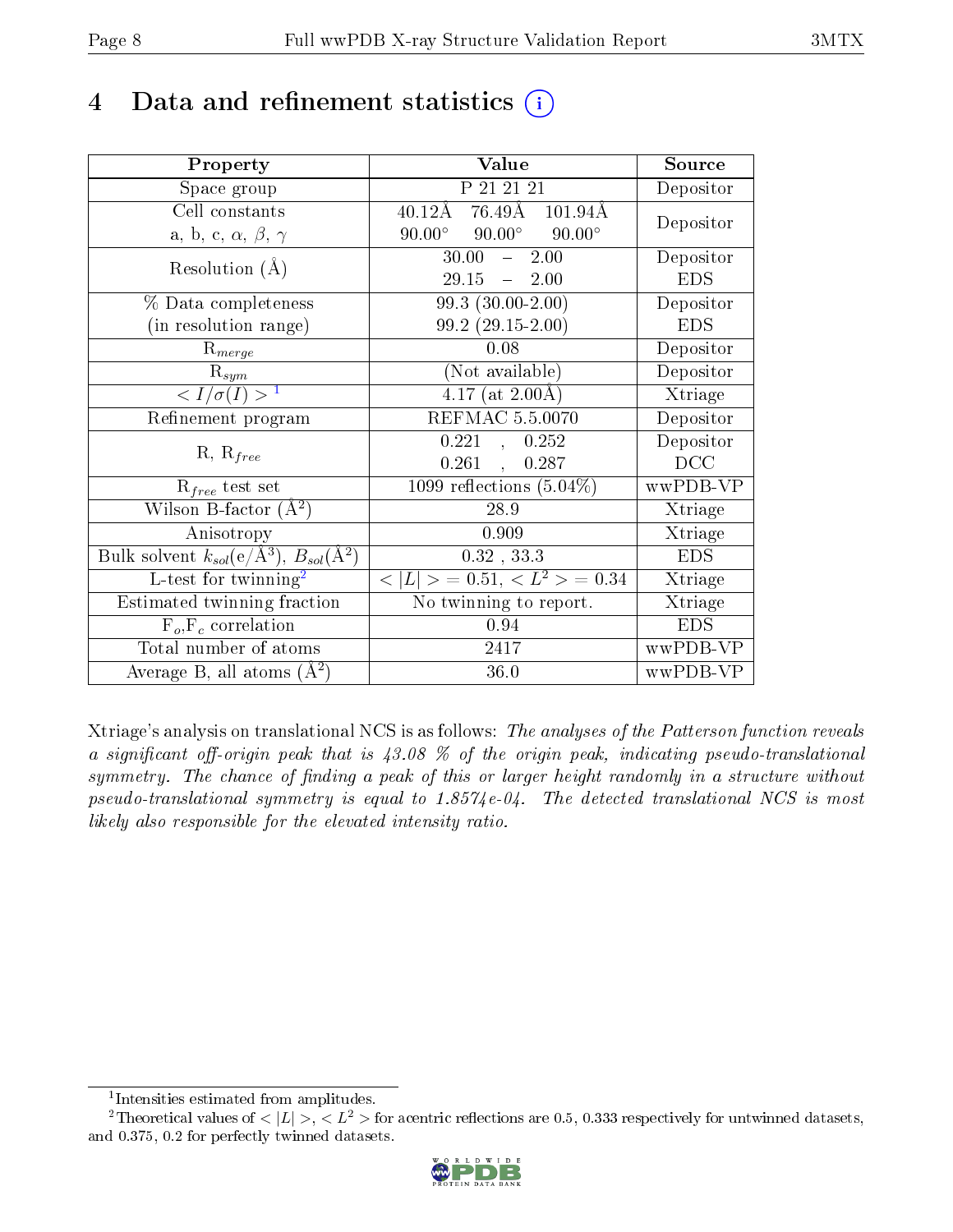## 5 Model quality  $(i)$

## 5.1 Standard geometry  $(i)$

Bond lengths and bond angles in the following residue types are not validated in this section: GOL, PGT, PGE

The Z score for a bond length (or angle) is the number of standard deviations the observed value is removed from the expected value. A bond length (or angle) with  $|Z| > 5$  is considered an outlier worth inspection. RMSZ is the root-mean-square of all Z scores of the bond lengths (or angles).

| Mol | Chain |             | Bond lengths | Bond angles |                    |  |
|-----|-------|-------------|--------------|-------------|--------------------|--|
|     |       | <b>RMSZ</b> | $\# Z  > 5$  | RMSZ        | $\# Z  > 5$        |  |
|     |       | 0.78        | 0/1105       | 0.80        | 0/1499             |  |
|     | В     | 0.79        | 0/1102       | 0.81        | $1/1496$ $(0.1\%)$ |  |
| ΔH  | ΑH    | 0.78        | 0/2207       | 0.81        | $(2995\ (0.0\%)$   |  |

There are no bond length outliers.

All (1) bond angle outliers are listed below:

| $\mid$ Mol $\mid$ Chain $\mid$ Res $\mid$ Type |     | $\boldsymbol{\mathrm{Atoms}}$              | Observed $(^\circ)$   Ideal $(^\circ)$ |         |
|------------------------------------------------|-----|--------------------------------------------|----------------------------------------|---------|
|                                                | 132 | $\vert$ ASP $\vert$ CB-CG-OD1 $\vert$ 5.71 | 123 44                                 | -118-30 |

There are no chirality outliers.

There are no planarity outliers.

### 5.2 Too-close contacts (i)

In the following table, the Non-H and H(model) columns list the number of non-hydrogen atoms and hydrogen atoms in the chain respectively. The H(added) column lists the number of hydrogen atoms added and optimized by MolProbity. The Clashes column lists the number of clashes within the asymmetric unit, whereas Symm-Clashes lists symmetry related clashes.

|  |      | Mol   Chain   Non-H   $H (model)$   $H (added)$ |      |    | $Clashes$   Symm-Clashes |
|--|------|-------------------------------------------------|------|----|--------------------------|
|  | 1081 |                                                 | 1051 | 22 |                          |
|  | 1080 |                                                 | 1045 |    |                          |
|  |      |                                                 | 64   |    |                          |
|  |      |                                                 | 64   |    |                          |
|  |      |                                                 | 14   |    |                          |
|  |      |                                                 |      |    |                          |
|  | 75   |                                                 |      |    |                          |
|  |      |                                                 |      |    |                          |

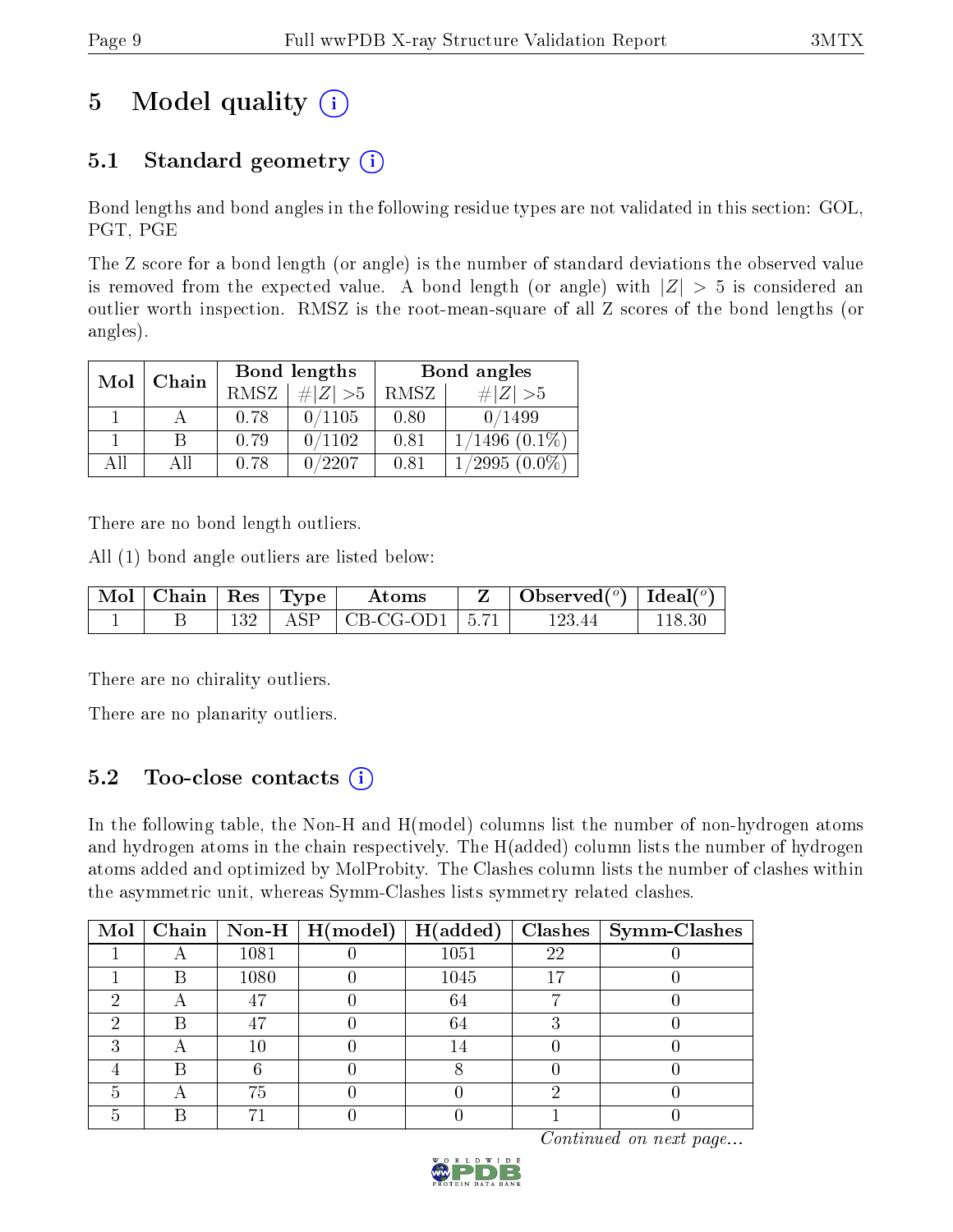Continued from previous page...

|  |        |      | Mol   Chain   Non-H   H(model)   H(added)   Clashes   Symm-Clashes |
|--|--------|------|--------------------------------------------------------------------|
|  | $-241$ | 2246 |                                                                    |

The all-atom clashscore is defined as the number of clashes found per 1000 atoms (including hydrogen atoms). The all-atom clashscore for this structure is 8.

All (37) close contacts within the same asymmetric unit are listed below, sorted by their clash magnitude.

| Atom-1             | Atom-2                      | Interatomic       | Clash             |
|--------------------|-----------------------------|-------------------|-------------------|
|                    |                             | distance $(A)$    | overlap $(\AA)$   |
| 1:A:115:LEU:HD22   | 2:A:300:PGT:H402            | 1.68              | 0.74              |
| 1:A:104:LEU:HD13   | 1: A: 106: PHE: CZ          | 2.34              | $\overline{0.62}$ |
| 1:B:104:LEU:HD13   | 1:B:106:PHE:CZ              | 2.34              | $0.62\,$          |
| 1:B:121:ILE:CD1    | 2:B:300:PGT:H341            | $\overline{2.32}$ | 0.59              |
| 1:A:121:ILE:CD1    | 2:A:300:PGT:H341            | 2.34              | 0.58              |
| 1:B:22:TRP:CZ2     | 1:B:44:GLN:HA               | $\overline{2.39}$ | $\overline{0.57}$ |
| 1:B:63:ILE:HD13    | 1:B:121:ILE:HG13            | 1.87              | 0.56              |
| 1:B:63:ILE:HD13    | 1:B:121:ILE:CG1             | 2.36              | 0.55              |
| 1:A:63:ILE:HD13    | 1: A:121: ILE:CG1           | 2.37              | 0.54              |
| 1:B:106:PHE:CD1    | 1:B:106:PHE:C               | 2.83              | 0.52              |
| 1:B:44:GLN:NE2     | 1:B:67:MET:HE2              | 2.26              | 0.50              |
| 1:A:63:ILE:HD13    | 1:A:121:ILE:HG13            | 1.93              | 0.50              |
| 1:A:106:PHE:C      | $1: A:106:$ PHE:CD1         | 2.85              | $\overline{0.50}$ |
| 1: A:44: GLN:OE1   | 1:A:70[A]:ARG:NE            | 2.45              | 0.50              |
| 1:B:30:GLU:O       | 1:B:31:GLU:C                | 2.50              | 0.50              |
| 1: A:106:PHE:O     | 1: A:109: LYS: HG2          | 2.11              | 0.49              |
| 1:A:22:TRP:CZ2     | 1:A:44:GLN:HA               | 2.48              | 0.48              |
| 1:A:103:LYS:HB3    | $2:A:300:\overline{PGT:CG}$ | 2.44              | 0.48              |
| 1:A:44:GLN:NE2     | 1: A:67: MET:HE2            | $\overline{2.28}$ | 0.48              |
| 1:B:106:PHE:O      | 1:B:109:LYS:HG2             | 2.14              | 0.48              |
| 1:B:103:LYS:HD3    | 2:B:300:PGT:H42             | $\overline{1.95}$ | 0.47              |
| 1: A:95:THR:HG21   | 1:A:101:LEU:HD13            | 1.96              | 0.46              |
| 1:A:64:ARG:NH1     | 5:A:218:HOH:O               | 2.35              | 0.46              |
| 1:B:69:LEU:HD11    | 1: B:73: ILE: CG2           | 2.46              | 0.46              |
| 1:A:92:TYR:HB3     | 1:B:90:LEU:HD12             | 1.96              | 0.46              |
| 1:A:121:ILE:HD11   | 2:A:300:PGT:H341            | 1.98              | 0.45              |
| 1: A: 103: LYS: CG | 2:A:300:PGT:H61             | $\overline{2.47}$ | 0.45              |
| 1: A:152:PHE:CE2   | 2:A:300:PGT:H191            | $\overline{2.53}$ | 0.44              |
| 1: A:30: GLU:O     | 1: A:31: GLU: C             | 2.56              | 0.44              |
| 1:A:124:GLY:HA2    | 1:B:126:LYS:HD3             | 1.99              | 0.44              |
| 1:B:121:ILE:HD11   | 2:B:300:PGT:H341            | 2.00              | 0.44              |
| 1:A:103:LYS:HB3    | 2:A:300:PGT:H61             | 2.01              | 0.43              |
| 1:A:60:THR:HG22    | 5:A:211:HOH:O               | $\overline{2.17}$ | 0.42              |

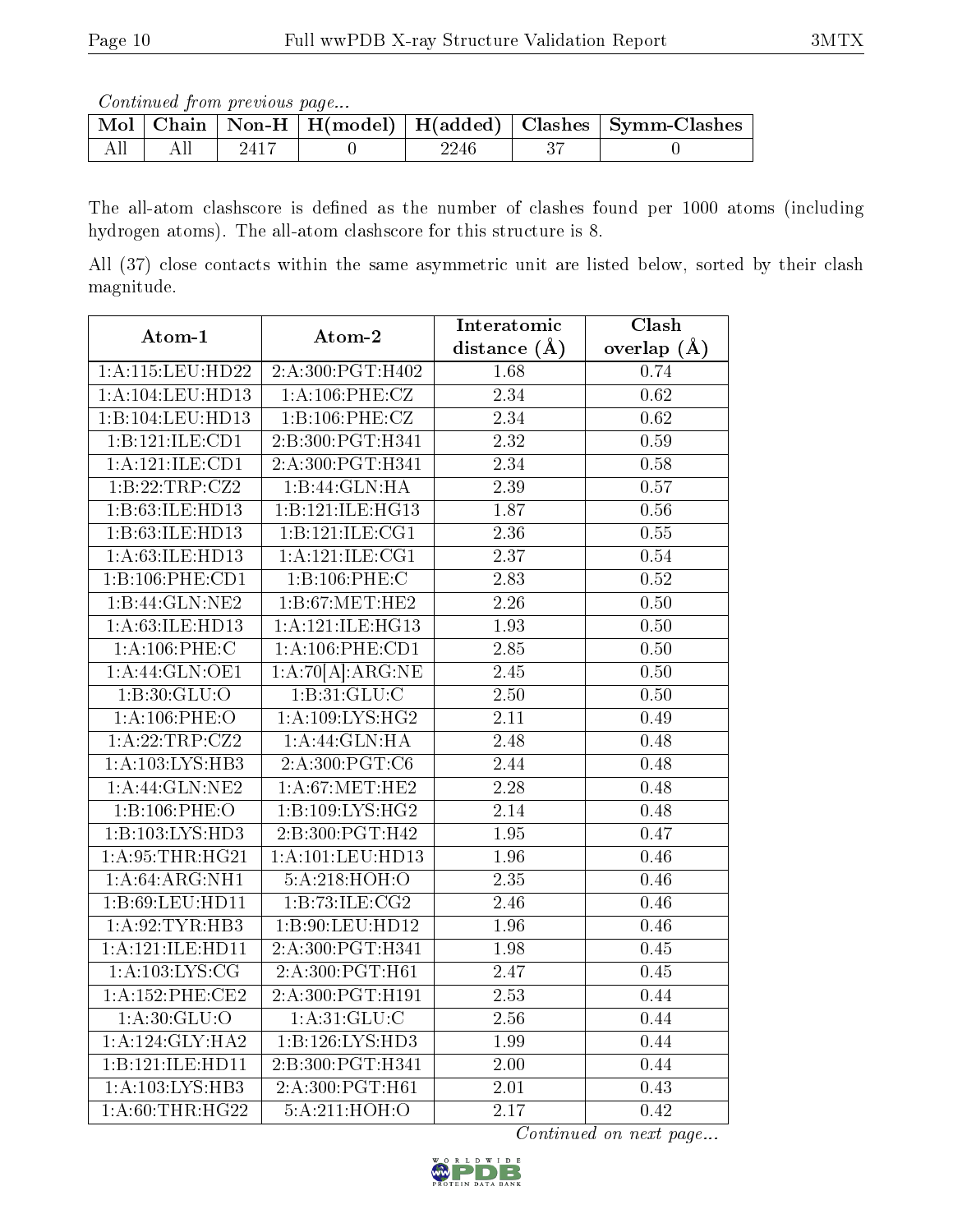| Atom-1                      | Atom-2                                          | Interatomic<br>distance (A | Clash<br>overlap<br>(A) |  |
|-----------------------------|-------------------------------------------------|----------------------------|-------------------------|--|
| 1: B: 75: GLU: O            | 1:B:141:ASN:HA                                  | 2.20                       | 0.41                    |  |
| 1:B:121:II.E:HD13           | $1 \cdot B \cdot 121 \cdot H \cdot F \cdot H$ A | 1 83                       | 0.41                    |  |
| 1: B: 108: GLY:N            | 5:B:223:HOH:O                                   | 2.29                       | () 4 I                  |  |
| $1:$ A $:121:$ IL E $:$ H A | 1: A: 121: ILE: HD13                            | 1 85                       | 140                     |  |

Continued from previous page...

There are no symmetry-related clashes.

#### 5.3 Torsion angles (i)

#### 5.3.1 Protein backbone  $(i)$

In the following table, the Percentiles column shows the percent Ramachandran outliers of the chain as a percentile score with respect to all X-ray entries followed by that with respect to entries of similar resolution.

The Analysed column shows the number of residues for which the backbone conformation was analysed, and the total number of residues.

| Mol | Chain | Analysed                      | Favoured    |           | Allowed   Outliers   Percentiles |  |  |
|-----|-------|-------------------------------|-------------|-----------|----------------------------------|--|--|
|     |       | $137/151(91\%)$   131 (96\%)  |             | 6 $(4%)$  | $\mid$ 100 $\mid$ 100 $\mid$     |  |  |
|     |       | $138/151$ (91\%)   134 (97\%) |             | $4(3\%)$  | 100<br>100                       |  |  |
| All | All   | $275/302(91\%)$               | $265(96\%)$ | $10(4\%)$ | 100<br>100                       |  |  |

There are no Ramachandran outliers to report.

#### 5.3.2 Protein sidechains  $\left( \mathbf{i} \right)$

In the following table, the Percentiles column shows the percent sidechain outliers of the chain as a percentile score with respect to all X-ray entries followed by that with respect to entries of similar resolution.

The Analysed column shows the number of residues for which the sidechain conformation was analysed, and the total number of residues.

| Mol | Chain | Analysed         | Rotameric   Outliers |          | Percentiles |  |  |
|-----|-------|------------------|----------------------|----------|-------------|--|--|
|     |       | 117/133(88%)     | $115(98\%)$          | $2(2\%)$ | 65<br>-60   |  |  |
|     |       | 116/133(87%)     | 114 (98%)            | $2(2\%)$ | 65<br>-60   |  |  |
| All | All   | $233/266$ (88\%) | 229 $(98\%)$         | $4(2\%)$ | 60<br>65    |  |  |

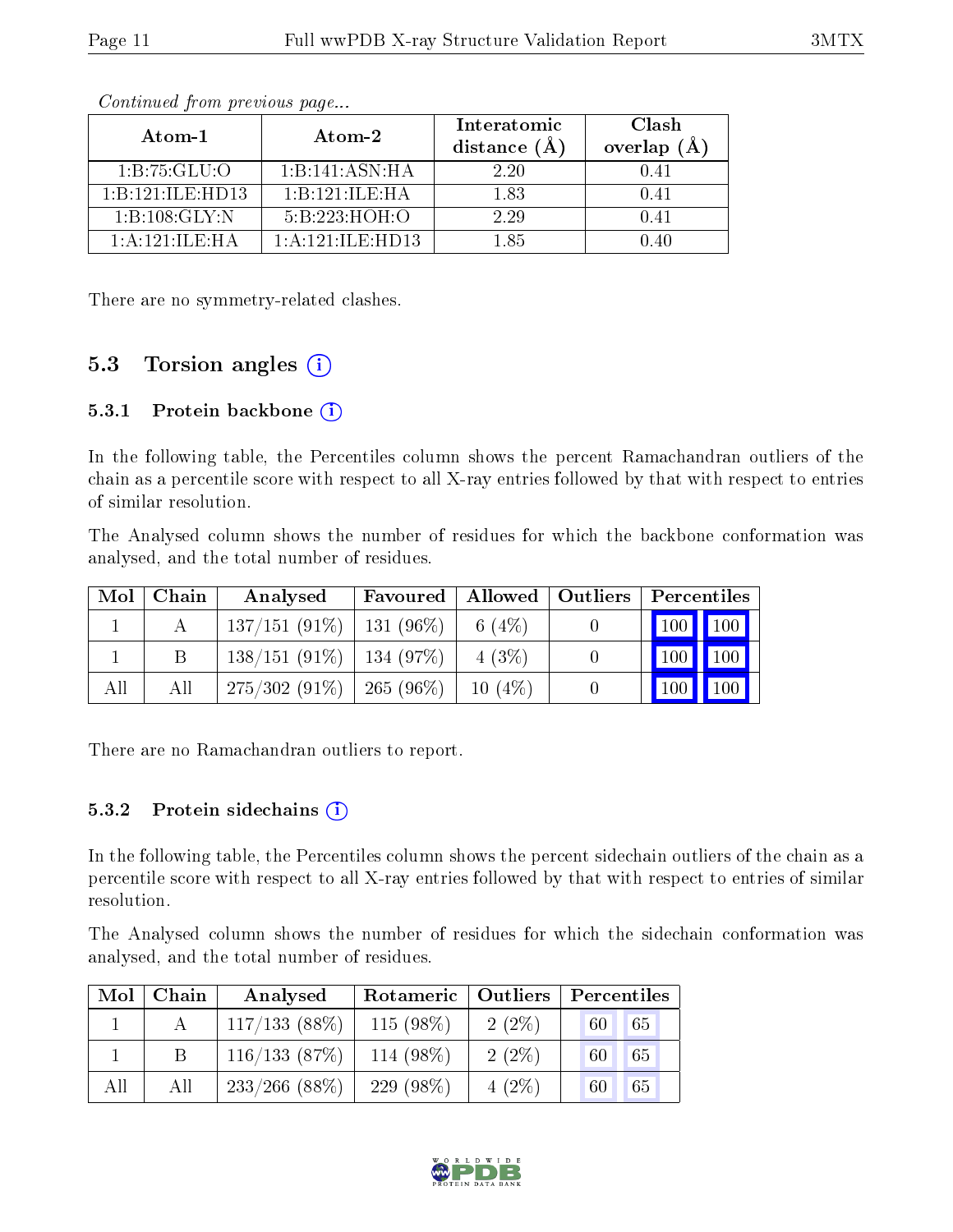All (4) residues with a non-rotameric sidechain are listed below:

| Mol | Chain | Res | Type       |
|-----|-------|-----|------------|
|     |       |     | CYS        |
|     |       | 64  | $\rm{ARG}$ |
|     |       | 40  | CYS        |
|     |       |     | $\rm{ARG}$ |

Some sidechains can be flipped to improve hydrogen bonding and reduce clashes. There are no such sidechains identified.

#### $5.3.3$  RNA  $(i)$

There are no RNA molecules in this entry.

#### 5.4 Non-standard residues in protein, DNA, RNA chains (i)

There are no non-standard protein/DNA/RNA residues in this entry.

#### 5.5 Carbohydrates (i)

There are no carbohydrates in this entry.

#### 5.6 Ligand geometry  $(i)$

4 ligands are modelled in this entry.

In the following table, the Counts columns list the number of bonds (or angles) for which Mogul statistics could be retrieved, the number of bonds (or angles) that are observed in the model and the number of bonds (or angles) that are defined in the Chemical Component Dictionary. The Link column lists molecule types, if any, to which the group is linked. The Z score for a bond length (or angle) is the number of standard deviations the observed value is removed from the expected value. A bond length (or angle) with  $|Z| > 2$  is considered an outlier worth inspection. RMSZ is the root-mean-square of all Z scores of the bond lengths (or angles).

|                | Mol<br>Chain<br>Type |   | Res | Link     | Bond lengths |      |            |          | Bond angles |               |  |
|----------------|----------------------|---|-----|----------|--------------|------|------------|----------|-------------|---------------|--|
|                |                      |   |     |          | Counts       | RMSZ | # Z <br>>2 | Counts   | RMSZ        | $\# Z $<br>>2 |  |
| ച              | PGT                  |   | 300 | $\equiv$ | 46,46,50     | 0.70 | (2%)       | 49,52,56 | 1.30        | $4(8\%)$      |  |
| 3              | PGE                  |   |     |          | 9.9.9        | 1.13 |            | 8,8,8    | 1.12        |               |  |
| $\overline{4}$ | $\rm GOL$            |   |     |          | 5,5,5        | 0.39 |            | 5,5,5    | 0.51        |               |  |
| $\overline{2}$ | PGT                  | B | 300 |          | 46,46,50     | 0.76 | $(2\%)$    | 49,52,56 | 1.61        | $4(8\%)$      |  |

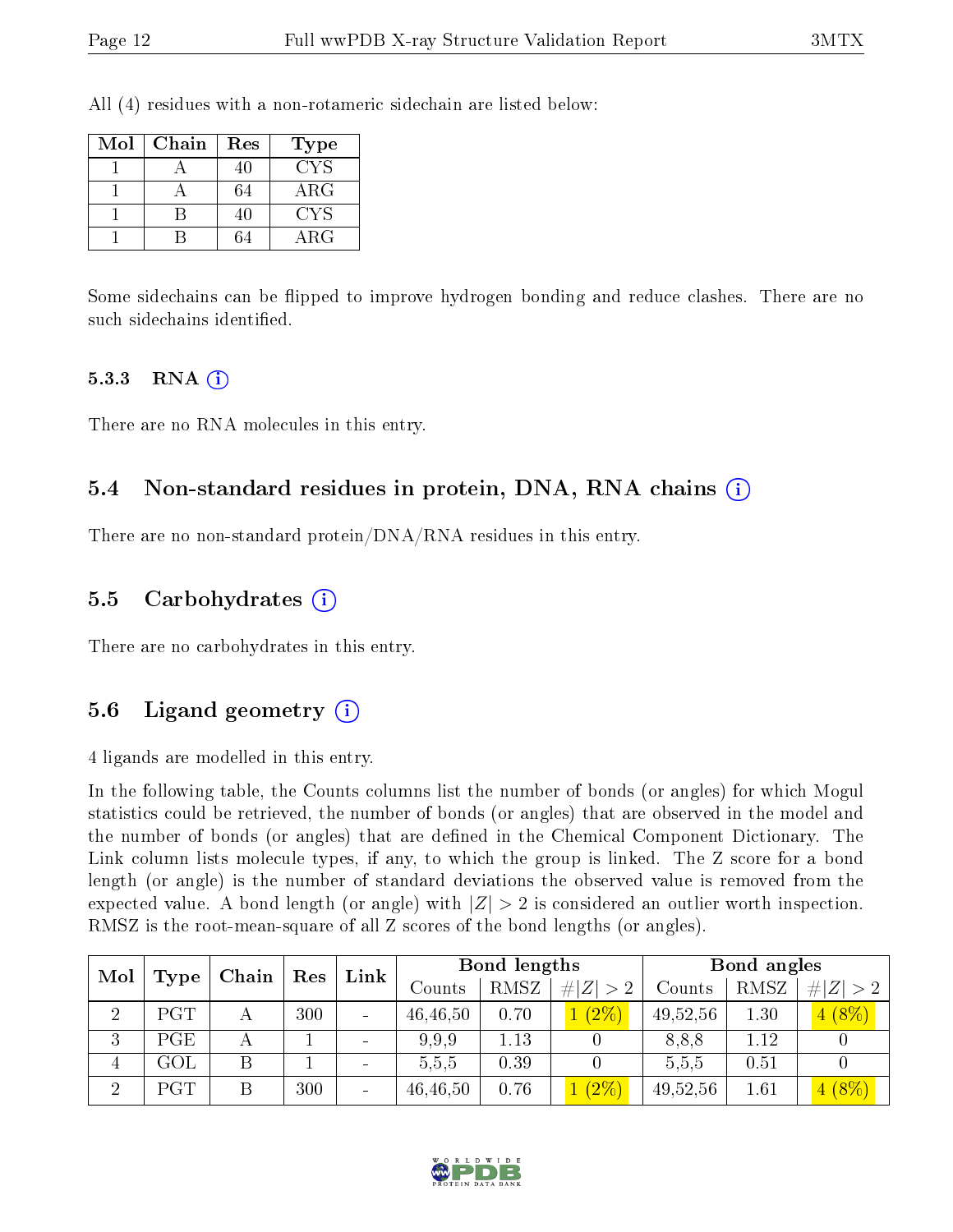In the following table, the Chirals column lists the number of chiral outliers, the number of chiral centers analysed, the number of these observed in the model and the number defined in the Chemical Component Dictionary. Similar counts are reported in the Torsion and Rings columns. '-' means no outliers of that kind were identified.

| Mol | Type       | Chain   $\text{Res}$ |     | Link   Chirals | <b>Torsions</b> | Rings |
|-----|------------|----------------------|-----|----------------|-----------------|-------|
|     | <b>PGT</b> |                      | 300 |                | 26/51/51/55     |       |
|     | PGE.       |                      |     |                | 6/7/7/7         |       |
|     | GOL        |                      |     |                | 4/4/4/4         |       |
|     | <b>PGT</b> |                      | 300 |                | 28/51/51/55     |       |

All (2) bond length outliers are listed below:

|  |     | $\mid$ Mol $\mid$ Chain $\mid$ Res $\mid$ Type $\mid$ Atoms $\mid$ | $Z \mid$ Observed( $A$ )   Ideal( $A$ ) |      |
|--|-----|--------------------------------------------------------------------|-----------------------------------------|------|
|  | 300 | $\Gamma$ PGT $\parallel$ C1-C2 $\parallel$ 2.24                    | 1.57                                    | 1.50 |
|  | 300 | $PGT$   P-O2P   2.18                                               | 1.65                                    |      |

All (8) bond angle outliers are listed below:

| Mol            | Chain | Res | Type       | Atoms                                            | Z       | Observed $(°)$ | Ideal $(^{\circ}$ |
|----------------|-------|-----|------------|--------------------------------------------------|---------|----------------|-------------------|
| $\overline{2}$ | Β     | 300 | PGT        | $C3-C2-C1$                                       | $-7.21$ | 94.73          | 111.79            |
| $\overline{2}$ | А     | 300 | <b>PGT</b> | $C2-O2-C31$                                      | $-6.02$ | 102.98         | 117.79            |
| $\overline{2}$ | В     | 300 | <b>PGT</b> | $O2-C2-C1$                                       | 4.53    | 124.81         | 108.40            |
| $\overline{2}$ | В     | 300 | PGT        | O <sub>2</sub> -C <sub>31</sub> -C <sub>32</sub> | 3.63    | 119.32         | 111.50            |
| $\overline{2}$ | В     | 300 | PGT        | $C2-O2-C31$                                      | $-3.41$ | 109.40         | 117.79            |
| 2              | А     | 300 | <b>PGT</b> | O <sub>2</sub> -C <sub>31</sub> -C <sub>32</sub> | 3.23    | 118.45         | 111.50            |
| $\mathcal{D}$  | А     | 300 | PGT        | O3-C11-C12                                       | 2.43    | 119.53         | 111.91            |
| $\overline{2}$ | А     | 300 | PGT        | C33-C32-C31                                      | $-2.08$ | 106.05         | 113.62            |

There are no chirality outliers.

All (64) torsion outliers are listed below:

| Mol            | Chain | Res | Type       | Atoms                                                          |
|----------------|-------|-----|------------|----------------------------------------------------------------|
| 2              | А     | 300 | PGT        | C32-C31-O2-C2                                                  |
| $\overline{2}$ | А     | 300 | PGT        | $C1-O3P-P-O1P$                                                 |
| 2              | B     | 300 | PGT        | O31-C31-O2-C2                                                  |
| $\overline{2}$ | В     | 300 | PGT        | C1-O3P-P-O1P                                                   |
| $\mathcal{D}$  | В     | 300 | PGT        | $C1-O3P-P-O2P$                                                 |
| $\overline{2}$ | В     | 300 | PGT        | $C1-O3P-P-O4P$                                                 |
| $\overline{2}$ | В     | 300 | PGT        | $C5-C4-O4P-P$                                                  |
| $\mathcal{D}$  | В     | 300 | PGT        | C <sub>4</sub> -C <sub>5</sub> -C <sub>6</sub> -O <sub>6</sub> |
| 4              | В     | 1   | GOL        | O1-C1-C2-C3                                                    |
| 2              | А     | 300 | <b>PGT</b> | O31-C31-O2-C2                                                  |

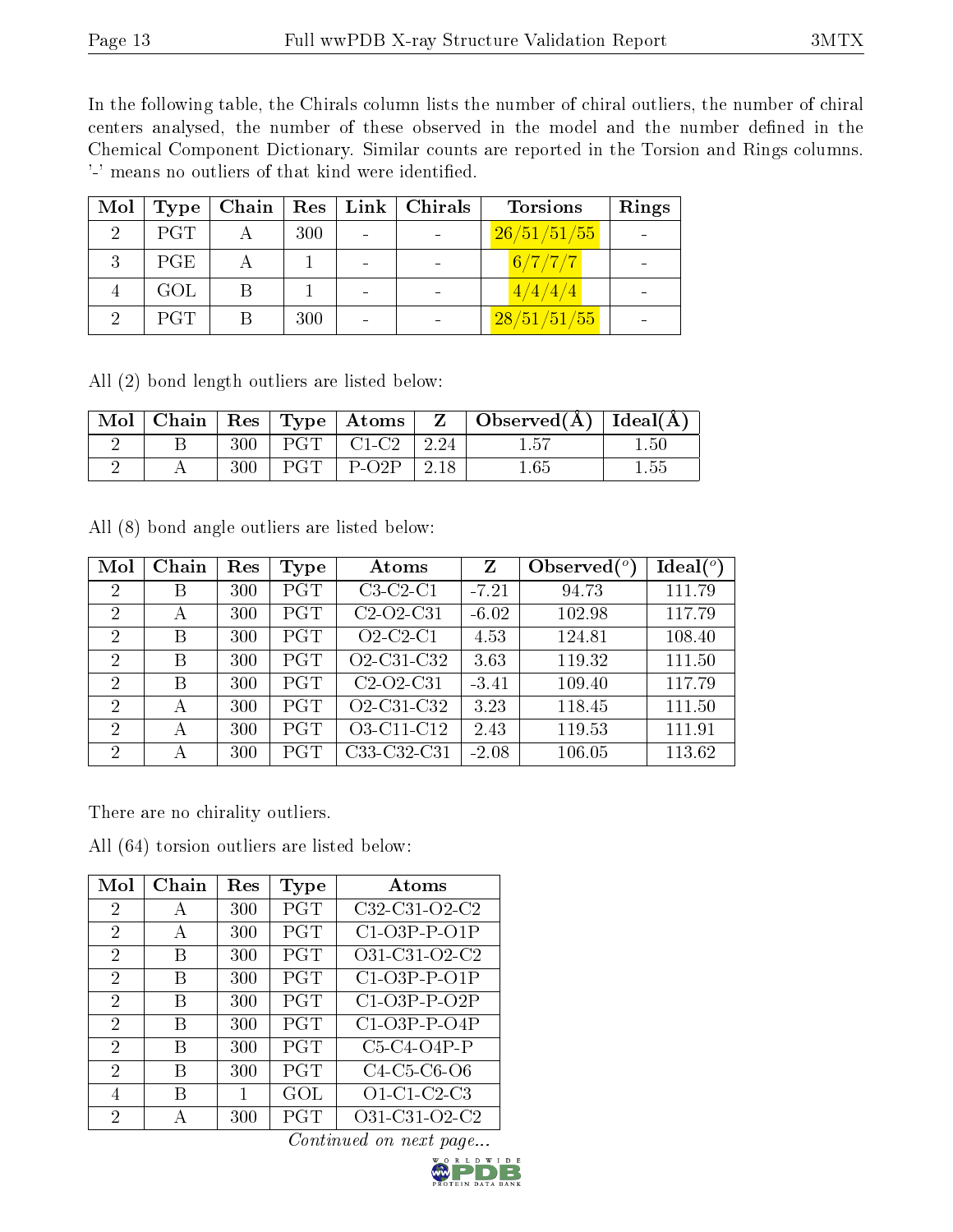| Mol            | Chain                   | $\operatorname{Res}% \left\vert \mathcal{H}\right\vert =\operatorname*{Res}_{\left\vert \mathcal{H}\right\vert }% \left\vert \mathcal{H}% \right\vert =\operatorname*{Res}_{\left\vert \mathcal{H}% \right\vert }% \left\vert \mathcal{H}% \right\vert =\operatorname*{R}\left( \left\vert \mathcal{H}% \right\vert \right)$ | <b>Type</b>             | Atoms                           |
|----------------|-------------------------|------------------------------------------------------------------------------------------------------------------------------------------------------------------------------------------------------------------------------------------------------------------------------------------------------------------------------|-------------------------|---------------------------------|
| $\overline{2}$ | B                       | 300                                                                                                                                                                                                                                                                                                                          | PGT                     | C32-C31-O2-C2                   |
| 3              | A                       | $\mathbf{1}$                                                                                                                                                                                                                                                                                                                 | PGE                     | $C1-C2-C3$                      |
| $\overline{2}$ | B                       | 300                                                                                                                                                                                                                                                                                                                          | $\overline{\text{PGT}}$ | C31-C32-C33-C34                 |
| $\overline{2}$ | $\boldsymbol{A}$        | 300                                                                                                                                                                                                                                                                                                                          | PGT                     | C31-C32-C33-C34                 |
| $\overline{2}$ | A                       | 300                                                                                                                                                                                                                                                                                                                          | $\overline{PGT}$        | C11-C12-C13-C14                 |
| 3              | A                       | $\mathbf{1}$                                                                                                                                                                                                                                                                                                                 | PGE                     | O1-C1-C2-O2                     |
| $\overline{2}$ | А                       | 300                                                                                                                                                                                                                                                                                                                          | $\overline{\text{PGT}}$ | $C1-O3P-P-O4P$                  |
| $\overline{2}$ | А                       | 300                                                                                                                                                                                                                                                                                                                          | PGT                     | $C4-O4P-P-O3P$                  |
| $\overline{2}$ | B                       | 300                                                                                                                                                                                                                                                                                                                          | PGT                     | C12-C11-O3-C3                   |
| $\overline{2}$ | B                       | 300                                                                                                                                                                                                                                                                                                                          | $\overline{PGT}$        | $C2-C1-O3P-P$                   |
| $\overline{2}$ | $\boldsymbol{B}$        | 300                                                                                                                                                                                                                                                                                                                          | PGT                     | C38-C39-C40-C41                 |
| $\overline{2}$ | Β                       | 300                                                                                                                                                                                                                                                                                                                          | PGT                     | $C12-C13-C14-C15$               |
| $\overline{2}$ | А                       | 300                                                                                                                                                                                                                                                                                                                          | PGT                     | C38-C39-C40-C41                 |
| $\overline{2}$ | Β                       | 300                                                                                                                                                                                                                                                                                                                          | PGT                     | C41-C42-C43-C44                 |
| $\overline{2}$ | А                       | 300                                                                                                                                                                                                                                                                                                                          | $\overline{PGT}$        | C4-C5-C6-O6                     |
| $\overline{4}$ | B                       | $\mathbf{1}$                                                                                                                                                                                                                                                                                                                 | GOL                     | $C1-C2-C3-O3$                   |
| $\overline{2}$ | А                       | 300                                                                                                                                                                                                                                                                                                                          | $\overline{PGT}$        | C39-C40-C41-C42                 |
| $\overline{2}$ | B                       | 300                                                                                                                                                                                                                                                                                                                          | PGT                     | O5-C5-C6-O6                     |
| $\overline{2}$ | B                       | 300                                                                                                                                                                                                                                                                                                                          | PGT                     | O11-C11-O3-C3                   |
| $\overline{2}$ | A                       | 300                                                                                                                                                                                                                                                                                                                          | PGT                     | C34-C35-C36-C37                 |
| 3              | A                       | $\mathbf{1}$                                                                                                                                                                                                                                                                                                                 | PGE                     | O3-C5-C6-O4                     |
| $\overline{2}$ | $\overline{\rm A}$      | 300                                                                                                                                                                                                                                                                                                                          | $\overline{PGT}$        | C40-C41-C42-C43                 |
| $\overline{2}$ | Β                       | 300                                                                                                                                                                                                                                                                                                                          | PGT                     | C20-C21-C22-C23                 |
| $\overline{2}$ | $\overline{\mathrm{B}}$ | 300                                                                                                                                                                                                                                                                                                                          | $\overline{\text{PGT}}$ | C40-C41-C42-C43                 |
| $\overline{2}$ | А                       | 300                                                                                                                                                                                                                                                                                                                          | PGT                     | C32-C33-C34-C35                 |
| $\overline{2}$ | B                       | 300                                                                                                                                                                                                                                                                                                                          | PGT                     | C34-C35-C36-C37                 |
| $\overline{2}$ | А                       | 300                                                                                                                                                                                                                                                                                                                          | PGT                     | $C35-C36-C37-C38$               |
| $\overline{2}$ | А                       | 300                                                                                                                                                                                                                                                                                                                          | PGT                     | C20-C21-C22-C23                 |
| $\overline{4}$ | Β                       | $\mathbf{1}$                                                                                                                                                                                                                                                                                                                 | $\overline{\text{GOL}}$ | O1-C1-C2-O2                     |
| $\overline{2}$ | А                       | 300                                                                                                                                                                                                                                                                                                                          | PGT                     | C17-C18-C19-C20                 |
| $\overline{2}$ | А                       | 300                                                                                                                                                                                                                                                                                                                          | PGT                     | C37-C38-C39-C40                 |
| $\overline{2}$ | B                       | 300                                                                                                                                                                                                                                                                                                                          | PGT                     | C39-C40-C41-C42                 |
| $\overline{2}$ | Β                       | 300                                                                                                                                                                                                                                                                                                                          | PGT                     | $C13-C14-C15-C16$               |
| $\overline{2}$ | B                       | 300                                                                                                                                                                                                                                                                                                                          | PGT                     | C37-C38-C39-C40                 |
| $\overline{2}$ | А                       | 300                                                                                                                                                                                                                                                                                                                          | PGT                     | C41-C42-C43-C44                 |
| $\overline{2}$ | B                       | 300                                                                                                                                                                                                                                                                                                                          | PGT                     | C32-C33-C34-C35                 |
| 3              | А                       | $\mathbf{1}$                                                                                                                                                                                                                                                                                                                 | PGE                     | $\overline{\text{C6-C5-O3-C4}}$ |
| $\overline{2}$ | B                       | 300                                                                                                                                                                                                                                                                                                                          | PGT                     | C36-C37-C38-C39                 |
| $\overline{2}$ | A                       | 300                                                                                                                                                                                                                                                                                                                          | $\overline{PGT}$        | $C5-C4-O4P-P$                   |
| $\overline{2}$ | А                       | 300                                                                                                                                                                                                                                                                                                                          | PGT                     | $C1-O3P-P-O2P$                  |
| $\overline{2}$ | А                       | 300                                                                                                                                                                                                                                                                                                                          | $\overline{PGT}$        | $C4-O4P-P-O1P$                  |
| $\overline{2}$ | А                       | 300                                                                                                                                                                                                                                                                                                                          | PGT                     | $C4-O4P-P-O2P$                  |

Continued from previous page...

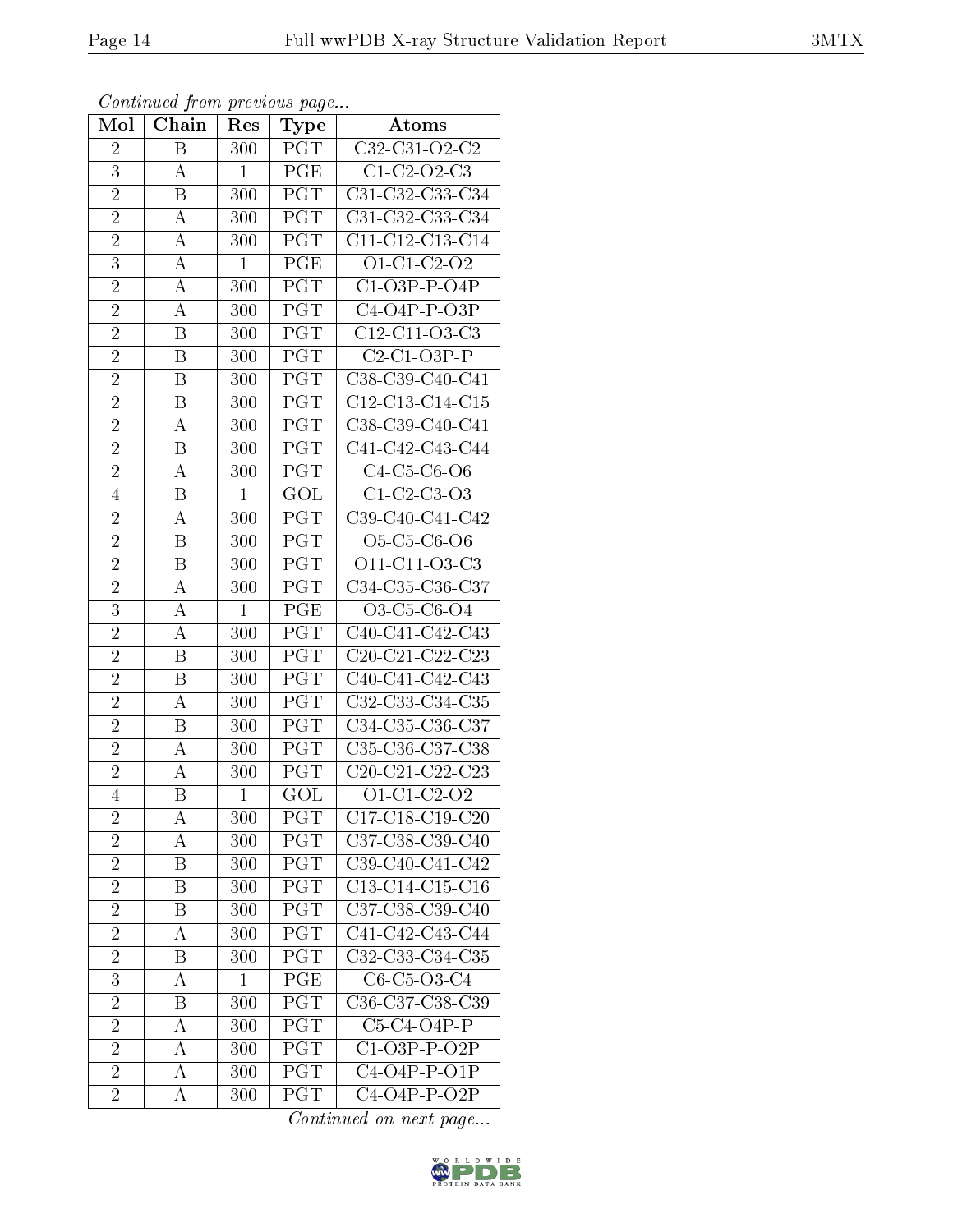| Mol            | Chain | Res | Type       | Atoms                                                          |
|----------------|-------|-----|------------|----------------------------------------------------------------|
| 3              | А     | 1   | PGE        | C3-C4-O3-C5                                                    |
| $\overline{2}$ | В     | 300 | <b>PGT</b> | $C4-O4P-P-O3P$                                                 |
| $\overline{2}$ | А     | 300 | <b>PGT</b> | O5-C5-C6-O6                                                    |
| $\overline{2}$ | В     | 300 | <b>PGT</b> | $C17-C18-C19-C20$                                              |
| $\overline{2}$ | В     | 300 | <b>PGT</b> | $C1$ $C2$ $C3$ $O3$                                            |
| 3              | A     | 1   | PGE        | O <sub>2</sub> -C <sub>3</sub> -C <sub>4</sub> -O <sub>3</sub> |
| 2              | A     | 300 | <b>PGT</b> | C36-C37-C38-C39                                                |
| 4              | В     | 1   | GOL        | $O2$ -C <sub>2</sub> -C <sub>3</sub> - $O3$                    |
| $\overline{2}$ | В     | 300 | PGT        | $C14-C15-C16-C17$                                              |
| $\overline{2}$ | В     | 300 | <b>PGT</b> | C33-C34-C35-C36                                                |
| $\overline{2}$ | А     | 300 | <b>PGT</b> | O2-C31-C32-C33                                                 |
| $\overline{2}$ | А     | 300 | <b>PGT</b> | O31-C31-C32-C33                                                |

Continued from previous page...

There are no ring outliers.

2 monomers are involved in 10 short contacts:

|  |  | Mol   Chain   Res   Type   Clashes   Symm-Clashes |
|--|--|---------------------------------------------------|
|  |  |                                                   |
|  |  |                                                   |

The following is a two-dimensional graphical depiction of Mogul quality analysis of bond lengths, bond angles, torsion angles, and ring geometry for all instances of the Ligand of Interest. In addition, ligands with molecular weight > 250 and outliers as shown on the validation Tables will also be included. For torsion angles, if less then 5% of the Mogul distribution of torsion angles is within 10 degrees of the torsion angle in question, then that torsion angle is considered an outlier. Any bond that is central to one or more torsion angles identified as an outlier by Mogul will be highlighted in the graph. For rings, the root-mean-square deviation (RMSD) between the ring in question and similar rings identified by Mogul is calculated over all ring torsion angles. If the average RMSD is greater than 60 degrees and the minimal RMSD between the ring in question and any Mogul-identified rings is also greater than 60 degrees, then that ring is considered an outlier. The outliers are highlighted in purple. The color gray indicates Mogul did not find sufficient equivalents in the CSD to analyse the geometry.

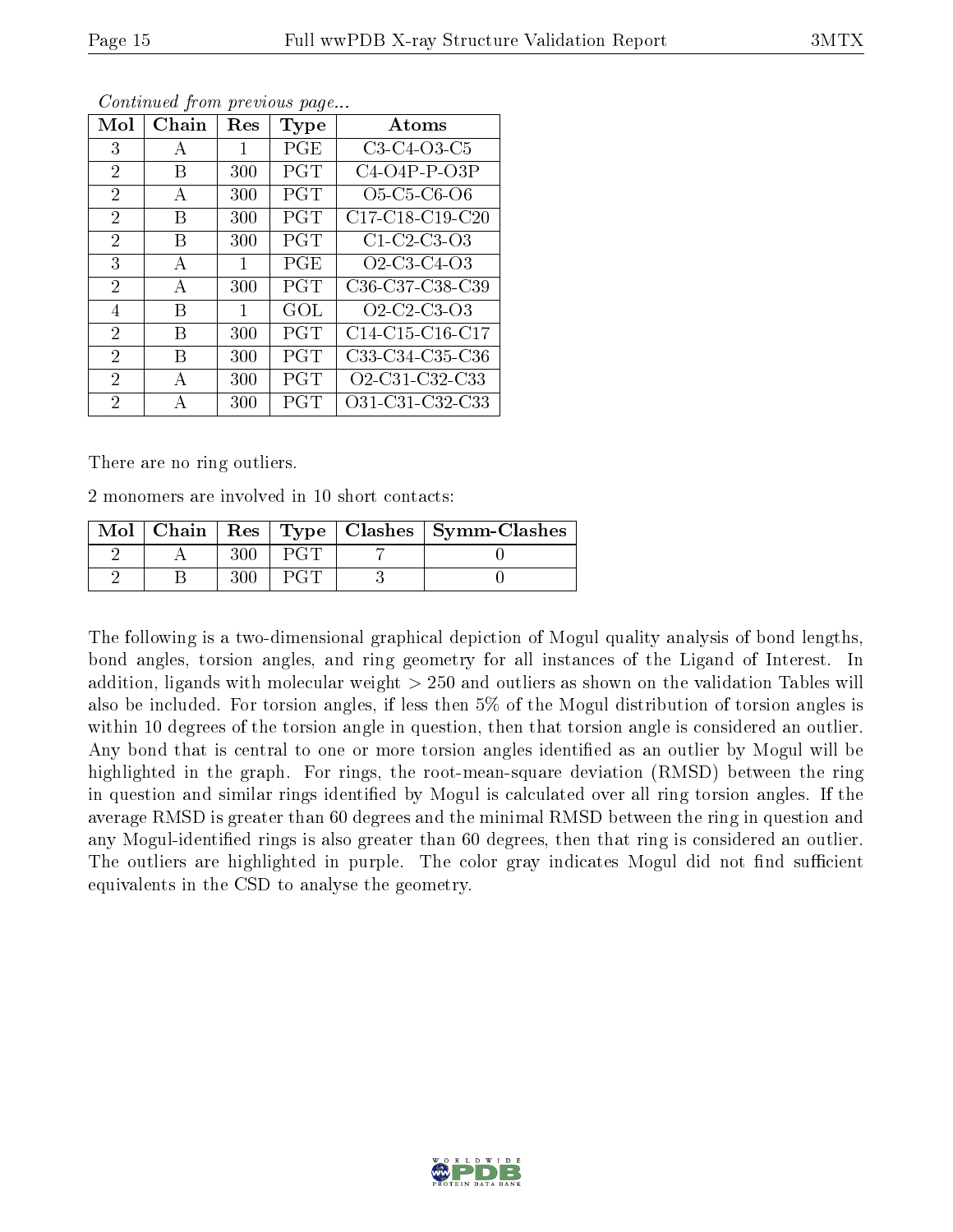

### 5.7 [O](https://www.wwpdb.org/validation/2017/XrayValidationReportHelp#nonstandard_residues_and_ligands)ther polymers (i)

There are no such residues in this entry.

### 5.8 Polymer linkage issues (i)

There are no chain breaks in this entry.

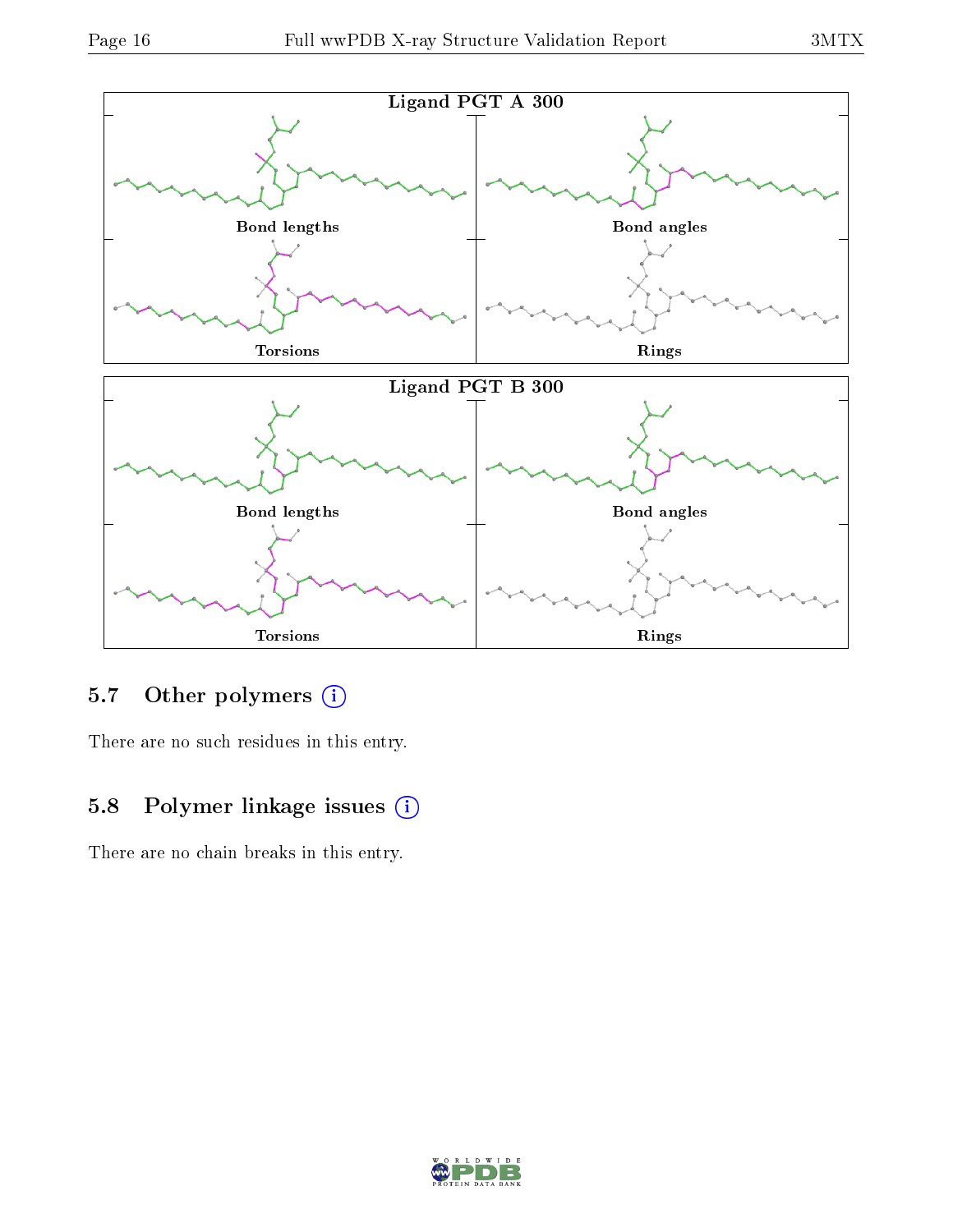## 6 Fit of model and data  $(i)$

### 6.1 Protein, DNA and RNA chains  $(i)$

In the following table, the column labelled  $#RSRZ> 2'$  contains the number (and percentage) of RSRZ outliers, followed by percent RSRZ outliers for the chain as percentile scores relative to all X-ray entries and entries of similar resolution. The OWAB column contains the minimum, median,  $95<sup>th</sup>$  percentile and maximum values of the occupancy-weighted average B-factor per residue. The column labelled ' $Q< 0.9$ ' lists the number of (and percentage) of residues with an average occupancy less than 0.9.

| Mol | Chain | Analysed        | $<$ RSRZ $>$ | $\rm \#RSRZ{>}2$                      | $\perp$ OWAB(Å <sup>2</sup> ) $\perp$ | $\mid$ Q<0.9 $\mid$ |
|-----|-------|-----------------|--------------|---------------------------------------|---------------------------------------|---------------------|
|     |       | $138/151(91\%)$ | 0.44         | $5(3\%)$ 42<br>42                     | 21, 34, 62, 73                        |                     |
|     |       | $140/151(92\%)$ | 0.55         | $11(7\%)$ 12 11 24, 35, 63, 73        |                                       |                     |
| All | All   | $278/302(92\%)$ | 0.50         | $\vert$ 23 $\vert$<br>$16(5\%)$<br>22 | 21, 34, 63, 73                        |                     |

All (16) RSRZ outliers are listed below:

| Mol          | Chain          | $\operatorname{Res}% \left( \mathcal{N}\right) \equiv\operatorname{Res}(\mathcal{N}_{0},\mathcal{N}_{0})$ | Type                 | <b>RSRZ</b> |
|--------------|----------------|-----------------------------------------------------------------------------------------------------------|----------------------|-------------|
| $\mathbf 1$  | А              | 157                                                                                                       | TYR                  | 5.0         |
| $\mathbf{1}$ | Β              | 157                                                                                                       | TYR                  | 5.0         |
| $\mathbf{1}$ | A              | 158                                                                                                       | LEU                  | 4.7         |
| $\mathbf 1$  | В              | 20                                                                                                        | GLY                  | 4.7         |
| $\mathbf{1}$ | B              | 129                                                                                                       | PRO                  | 4.6         |
| $\mathbf{1}$ | $\overline{A}$ | 31                                                                                                        | $\operatorname{GLU}$ | 3.8         |
| $\mathbf{1}$ | Β              | 158                                                                                                       | LEU                  | 3.8         |
| $\mathbf{1}$ | Β              | 128                                                                                                       | ILE                  | 3.6         |
| $\mathbf 1$  | Β              | 130                                                                                                       | $_{\rm GLN}$         | 2.8         |
| $\mathbf{1}$ | $\overline{A}$ | 32                                                                                                        | <b>ASN</b>           | 2.6         |
| $\mathbf{1}$ | B              | 101                                                                                                       | LEU                  | 2.4         |
| $\mathbf 1$  | В              | 48                                                                                                        | PHE                  | 2.3         |
| $\mathbf{1}$ | Β              | 19                                                                                                        | PRO                  | 2.3         |
| $\mathbf{1}$ | А              | 105                                                                                                       | ILE                  | 2.3         |
| $\mathbf 1$  | В              | 85                                                                                                        | <b>ASN</b>           | 2.2         |
| $\mathbf{1}$ | B              | 121                                                                                                       | ILE                  | $2.1\,$     |

### 6.2 Non-standard residues in protein, DNA, RNA chains  $(i)$

There are no non-standard protein/DNA/RNA residues in this entry.

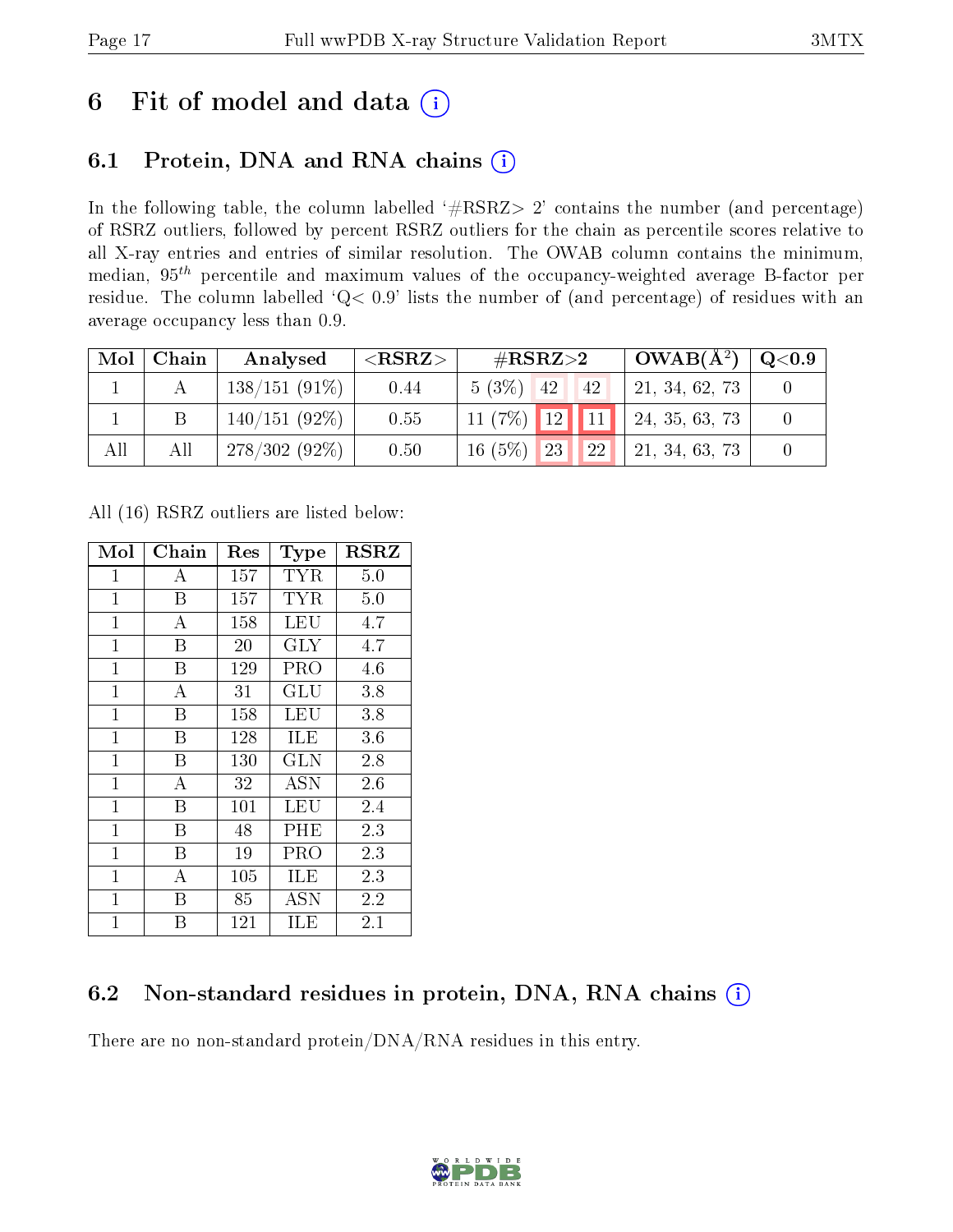#### 6.3 Carbohydrates  $(i)$

There are no carbohydrates in this entry.

#### 6.4 Ligands  $(i)$

In the following table, the Atoms column lists the number of modelled atoms in the group and the number defined in the chemical component dictionary. The B-factors column lists the minimum, median,  $95<sup>th</sup>$  percentile and maximum values of B factors of atoms in the group. The column labelled 'Q< 0.9' lists the number of atoms with occupancy less than 0.9.

| Mol | Type       | Chain | Res | Atoms       | $_{\rm RSCC}$     | RSR  | B-factors $(A^2)$ | Q <sub>0.9</sub> |
|-----|------------|-------|-----|-------------|-------------------|------|-------------------|------------------|
|     | <b>PGT</b> |       | 300 | 47/51       | 0.49 <sub>l</sub> | 0.42 | 37, 53, 75, 77    | 47               |
|     | PGT        |       | 300 | 47/51       | 0.50              | 0.45 | 37, 53, 76, 77    |                  |
|     | <b>PGE</b> |       |     | $10\, / 10$ | 0.71              | 0.22 | 42, 47, 49, 50    |                  |
|     |            |       |     | /6<br>6.    | 0.79              | 0.23 | 52, 55, 56, 58    |                  |

The following is a graphical depiction of the model fit to experimental electron density of all instances of the Ligand of Interest. In addition, ligands with molecular weight  $> 250$  and outliers as shown on the geometry validation Tables will also be included. Each fit is shown from different orientation to approximate a three-dimensional view.

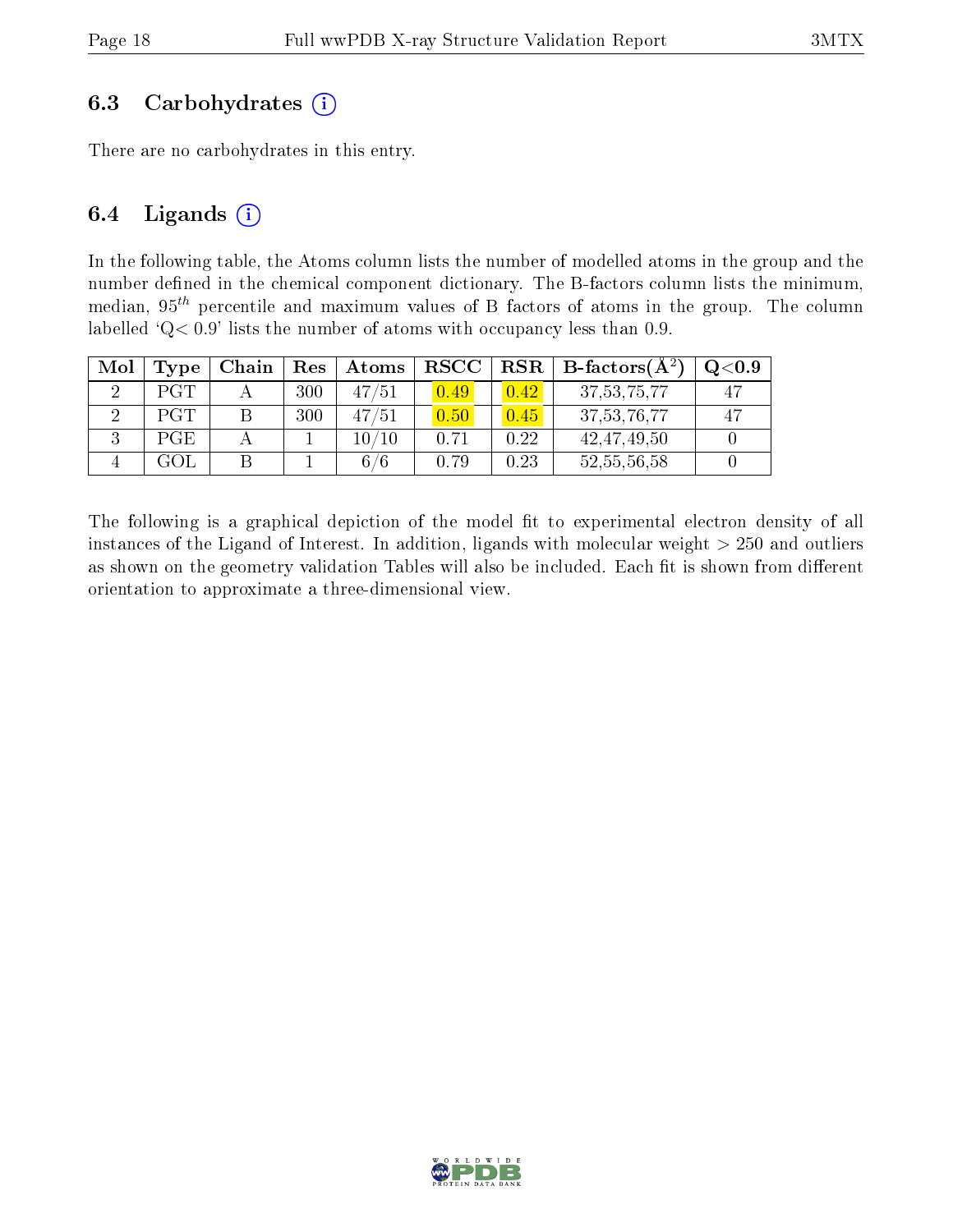